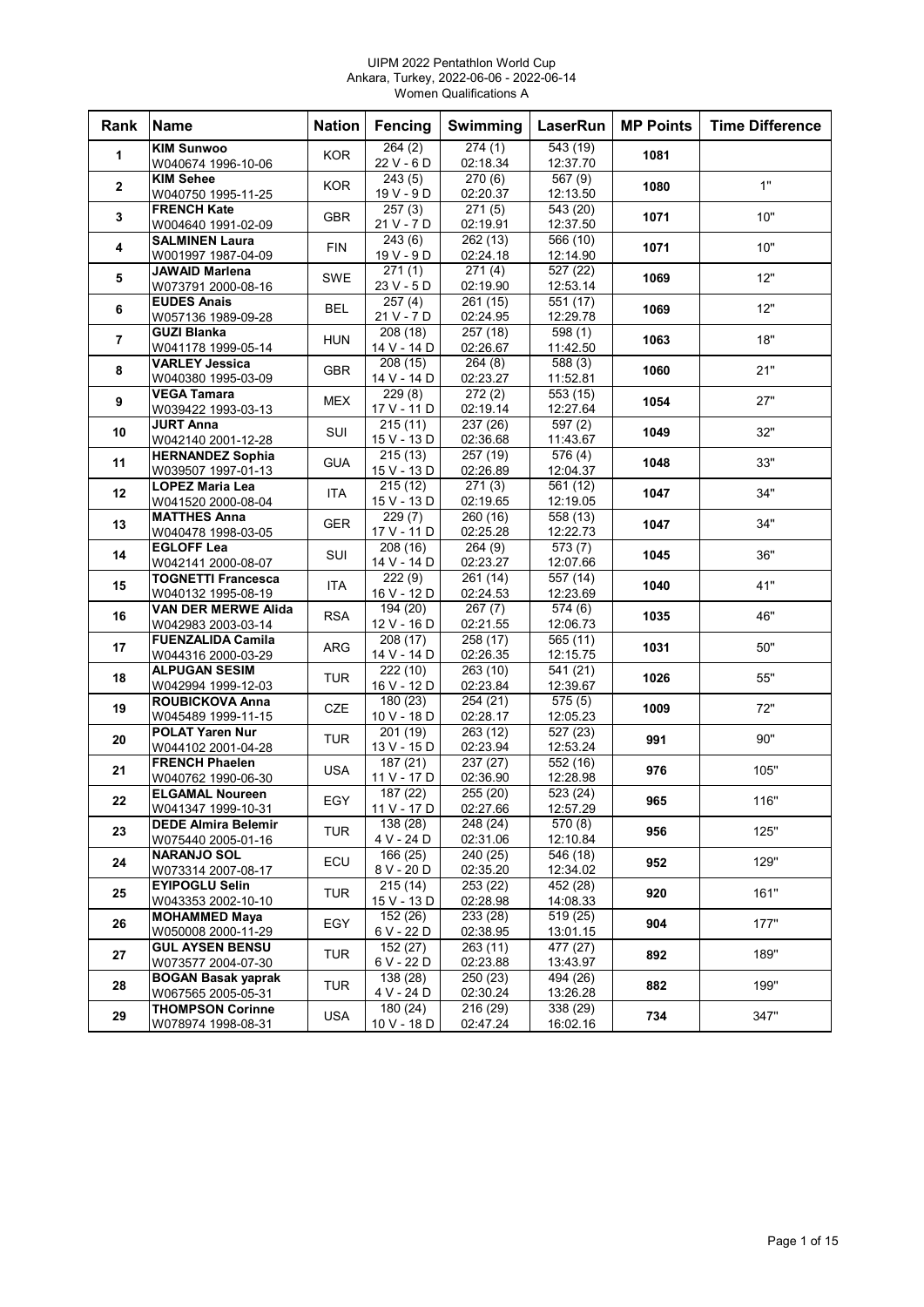#### UIPM 2022 Pentathlon World Cup Ankara, Turkey, 2022-06-06 - 2022-06-14 Women Qualifications B

| Rank           | Name                                          | <b>Nation</b> | Fencing                 | Swimming             | LaserRun             | <b>MP Points</b> | <b>Time Difference</b> |
|----------------|-----------------------------------------------|---------------|-------------------------|----------------------|----------------------|------------------|------------------------|
| $\mathbf{1}$   | <b>MERCURI Beatrice</b>                       | <b>ITA</b>    | 250(1)                  | 278(5)               | 554 (12)             | 1082             |                        |
|                | W040843 2000-01-01                            |               | 20 V - 8 D              | 02:16.49             | 12:26.00             |                  |                        |
| $\overline{2}$ | <b>POTAPENKO Elena</b>                        | KAZ           | 236(6)                  | 275(8)               | 552 (14)             | 1063             | 19"                    |
|                | W042194 1993-04-20                            |               | 18 V - 10 D             | 02:17.83             | 12:28.00             |                  |                        |
| 3              | <b>ABDELMAKSOUD Salma</b>                     | EGY           | 243(3)<br>19 V - 9 D    | 280(2)<br>02:15.45   | 535(20)<br>12:45.00  | 1058             | 24"                    |
|                | W041348 2000-01-18<br><b>LANGREHR Rebecca</b> |               | 243(2)                  | 265(15)              | 550 (15)             |                  |                        |
| 4              | W040067 1998-04-03                            | <b>GER</b>    | $19V - 9D$              | 02:22.65             | 12:30.20             | 1058             | 24"                    |
|                | <b>FOLLETT Charlie</b>                        |               | 208 (16)                | 275(7)               | 569(5)               |                  |                        |
| 5              | W041248 1997-04-07                            | <b>GBR</b>    | 14 V - 14 D             | 02:17.68             | 12:11.00             | 1052             | 30"                    |
| 6              | <b>MUIR Joanna</b>                            | <b>GBR</b>    | 208 (19)                | 280(1)               | 564 (7)              | 1052             | 30"                    |
|                | W039971 1994-08-23                            |               | 14 V - 14 D             | 02:15.30             | 12:16.00             |                  |                        |
| $\overline{7}$ | <b>OZYUKSEL IIke</b>                          | <b>TUR</b>    | 208(15)                 | 277(6)               | 567 (6)              | 1052             | 30"                    |
|                | W040001 1997-02-24                            |               | 14 V - 14 D             | 02:16.70             | 12:13.20             |                  |                        |
| 8              | <b>KREJCI Katerina</b><br>W073786 2000-06-24  | LAT           | 215(12)<br>15 V - 13 D  | 258 (21)<br>02:26.20 | 578(3)<br>12:02.00   | 1051             | 31"                    |
|                | <b>MALISZEWSKA Anna</b>                       |               | 229(7)                  | 258 (20)             | 561(8)               |                  |                        |
| 9              | W039219 1993-07-02                            | <b>POL</b>    | 17 V - 11 D             | 02:26.02             | 12:19.00             | 1048             | 34"                    |
| 10             | <b>OLIVER Mayan</b>                           |               | 208 (18)                | 258 (22)             | 580(2)               |                  | 36"                    |
|                | W039765 1993-07-07                            | <b>MEX</b>    | 14 V - 14 D             | 02:26.42             | 12:00.00             | 1046             |                        |
| 11             | <b>NOWACKA Oktawia</b>                        | <b>POL</b>    | 229(8)                  | 274 (10)             | 543 (17)             | 1046             | 36"                    |
|                | W038035 1991-01-02                            |               | 17 V - 11 D             | 02:18.48             | 12:37.00             |                  |                        |
| 12             | <b>AMER Zeina</b>                             | EGY           | 236(5)<br>18 V - 10 D   | 251 (26)<br>02:29.54 | 557 (11)<br>12:23.00 | 1044             | 38"                    |
|                | W041878 2005-04-25<br><b>RETI Kamilla</b>     |               | 201(21)                 | 250(28)              | 591(1)               |                  |                        |
| 13             | W002355 1993-01-02                            | <b>HUN</b>    | 13 V - 15 D             | 02:30.33             | 11:49.00             | 1042             | 40"                    |
|                | <b>TOGNETTI Aurora</b>                        |               | 208 (17)                | 270 (11)             | 559 (10)             |                  |                        |
| 14             | W040437 1998-09-13                            | <b>ITA</b>    | 14 V - 14 D             | 02:20.38             | 12:21.00             | 1037             | 45"                    |
| 15             | <b>JANG Haeun</b>                             | <b>KOR</b>    | 215(13)                 | 263 (18)             | 553 (13)             | 1031             | 51"                    |
|                | W078108 2004-12-27                            |               | 15 V - 13 D             | 02:23.89             | 12:27.00             |                  |                        |
| 16             | <b>ARCEO Mariana</b>                          | <b>MEX</b>    | 222(9)                  | 264 (16)             | 544 (16)             | 1030             | 52"                    |
|                | W039816 1994-04-26<br><b>ABREU Isabela</b>    |               | 16 V - 12 D             | 02:23.03             | 12:36.00             |                  |                        |
| 17             | W043228 1995-05-21                            | <b>BRA</b>    | 222 (10)<br>16 V - 12 D | 266 (14)<br>02:22.36 | 538 (18)<br>12:42.00 | 1026             | 56"                    |
|                | <b>FERNANDEZ DONDA Esther</b>                 |               | 208 (20)                | 254 (25)             | 560 (9)              |                  |                        |
| 18             | W049739 2003-02-23                            | <b>GER</b>    | 14 V - 14 D             | 02:28.03             | 12:20.00             | 1022             | 60"                    |
| 19             | <b>ASLAN Sidal</b>                            | <b>TUR</b>    | 222(11)                 | 274(9)               | 517(23)              | 1013             | 69"                    |
|                | W040872 1999-04-13                            |               | 16 V - 12 D             | 02:18.41             | 13:03.00             |                  |                        |
| 20             | <b>SEONG Seungmin</b>                         | <b>KOR</b>    | 145 (29)                | 278(3)               | 571(4)               | 994              | 88"                    |
|                | W071999 2003-05-12                            |               | 5 V - 23 D              | 02:16.11             | 12:09.00             |                  |                        |
| 21             | YAKOVLEVA Lyudmila<br>W043300 2000-08-20      | KAZ           | 180 (24)<br>10 V - 18 D | 270 (12)<br>02:20.40 | 536 (19)<br>12:44.00 | 986              | 96"                    |
|                | SALAZAR ALMEIDA DARA ALEJANDRA                |               | 194(23)                 | 257(23)              | 513(24)              |                  |                        |
| 22             | W073328 2008-06-04                            | ECU           | 12 V - 16 D             | 02:26.74             | 13:07.00             | 964              | 118"                   |
|                | <b>AHAUS Viktoria</b>                         | <b>USA</b>    | 236(4)                  | 256 (24)             | 467 (26)             |                  |                        |
| 23             | W071959 2001-04-30                            |               | 18 V - 10 D             | 02:27.16             | 13:53.00             | 959              | 123"                   |
| 24             | <b>GULEL Selen</b>                            | <b>TUR</b>    | 159(28)                 | 260 (19)             | 524 (21)             | 943              | 139"                   |
|                | W062552 2003-07-13                            |               | 7 V - 21 D              | 02:25.02             | 12:56.00             |                  |                        |
| 25             | <b>AKSIN lpek</b>                             | <b>TUR</b>    | 201 (22)                | 278(4)               | 451 (27)             | 930              | 152"                   |
|                | W039555 1996-06-29<br><b>CUASPUD Marcela</b>  |               | 13 V - 15 D<br>159 (27) | 02:16.11<br>250(27)  | 14:09.00<br>518 (22) |                  |                        |
| 26             | W042095 1995-04-27                            | ECU           | 7 V - 21 D              | 02:30.01             | 13:02.00             | 927              | 155"                   |
|                | <b>CALI?KAN EBRAR</b>                         |               | 159 (26)                | 270 (13)             | 477 (25)             |                  |                        |
| 27             | W073575 2004-07-01                            | <b>TUR</b>    | 7 V - 21 D              | 02:20.45             | 13:43.00             | 906              | 176"                   |
| 28             | <b>SERRANO Maria Belen</b>                    | <b>ARG</b>    | 215(14)                 | 263 (17)             | 397 (29)             | 875              | 207"                   |
|                | W044317 2003-04-24                            |               | 15 V - 13 D             | 02:23.65             | 15:03.00             |                  |                        |
| 29             | <b>DEMIR ILAYDA</b>                           | <b>TUR</b>    | 173 (25)                | 245 (29)             | 401 (28)             | 819              | 263"                   |
|                | W073576 2003-12-31                            |               | $9V - 19D$              | 02:32.91             | 14:59.00             |                  |                        |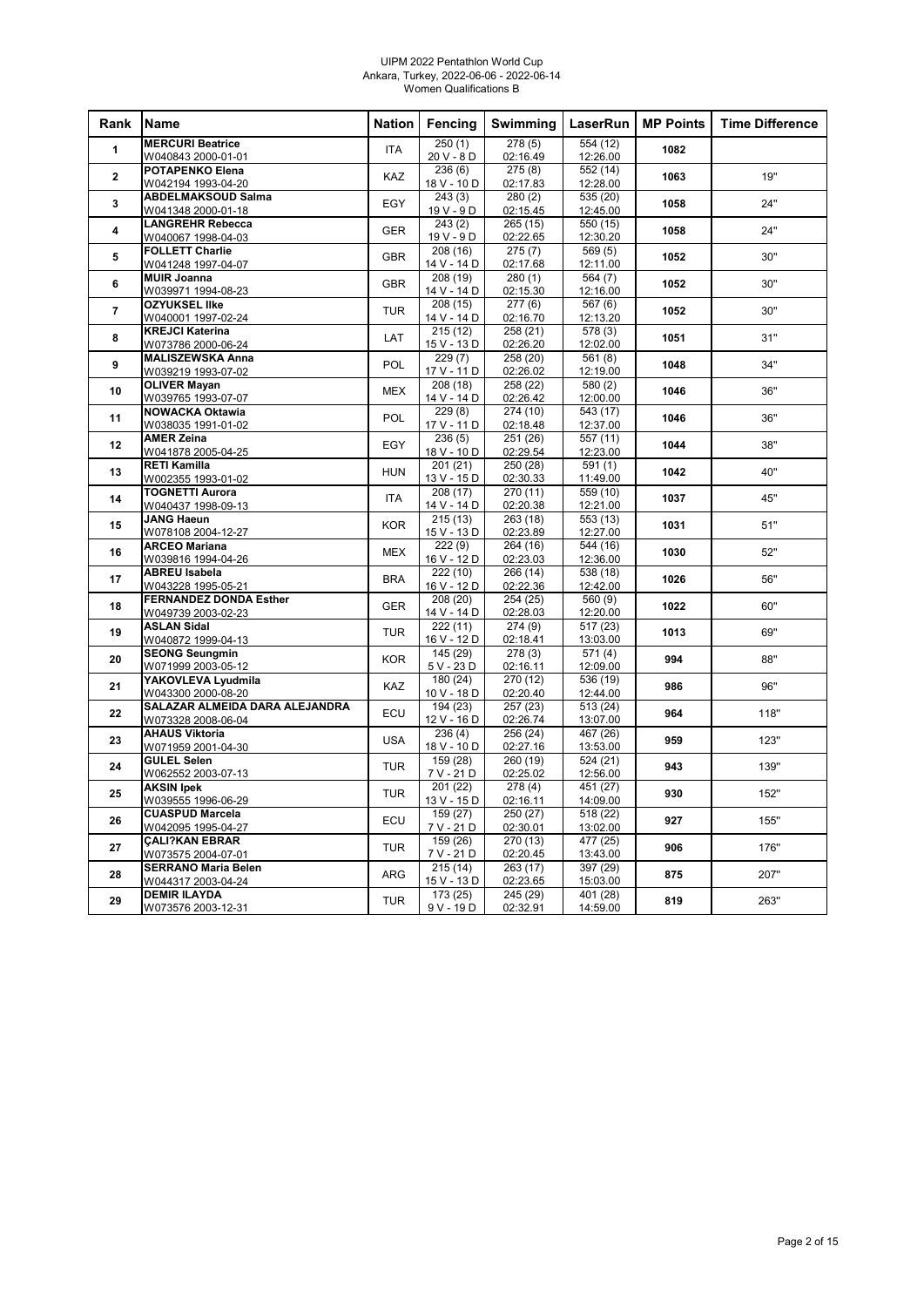#### UIPM 2022 Pentathlon World Cup Ankara, Turkey, 2022-06-06 - 2022-06-14 Men Qualifications A

| Rank           | <b>Name</b>                                   | <b>Nation</b> | Fencing                              | Swimming              | <b>LaserRun</b>                   | <b>MP Points</b> | <b>Time Difference</b> |
|----------------|-----------------------------------------------|---------------|--------------------------------------|-----------------------|-----------------------------------|------------------|------------------------|
| 1              | <b>JUN Woongtae</b><br>M040342 1995-07-31     | <b>KOR</b>    | 265(2)                               | 289(19)<br>02:10.58   | 619(23)                           | 1173             |                        |
|                | <b>KARDOS Bence</b>                           |               | 27 V - 7 D<br>230 (12)               | 304(6)                | 11:21.00<br>638 (12)              |                  |                        |
| $\mathbf{2}$   | M040948 1998-05-22                            | <b>HUN</b>    | 20 V - 14 D                          | 02:03.49              | 11:02.00                          | 1172             | 1"                     |
| 3              | <b>PRADES Valentin</b><br>M038991 1992-09-26  | <b>FRA</b>    | $\overline{275(1)}$<br>29 V - 5 D    | 292 (17)<br>02:09.40  | 604 (26)<br>11:36.00              | 1171             | 2"                     |
| 4              | <b>FREZZA Stefano</b>                         | <b>ITA</b>    | 210 (22)                             | 284 (24)              | $\overline{677}$ (1)              | 1171             | 2"                     |
|                | M041516 2000-05-16                            |               | 16 V - 18 D                          | 02:13.17              | 10:23.20                          |                  |                        |
| 5              | <b>SEO Changwan</b><br>M041148 1997-03-12     | <b>KOR</b>    | 220 (16)<br>18 V - 16 D              | 303(8)<br>02:03.94    | 648 (8)<br>10:52.30               | 1171             | 2"                     |
| 6              | <b>ELGENDY Mohamed</b>                        | EGY           | 220 (17)                             | 287 (22)              | $\overline{663}$ (4)              | 1170             | 3"                     |
|                | M049941 2002-07-05<br><b>UIBEL Pele</b>       |               | 18 V - 16 D<br>$\frac{1}{240(4)}$    | 02:11.56<br>277(28)   | 10:37.00<br>$\overline{653}$ (6)  |                  |                        |
| $\overline{7}$ | M043527 2000-08-24                            | <b>GER</b>    | 22 V - 12 D                          | 02:16.87              | 10:47.20                          | 1170             | 3"                     |
| 8              | BOHM Csaba                                    | <b>HUN</b>    | 220 (15)                             | 304(7)                | 645(9)                            | 1169             | 4"                     |
|                | M044097 2000-07-21<br><b>MALAN Giorgio</b>    |               | 18 V - 16 D<br>230 (10)              | 02:03.49<br>304(5)    | 10:55.00<br>635 (15)              |                  |                        |
| 9              | M042144 2000-01-27                            | ITA           | 20 V - 14 D                          | 02:03.27              | 11:05.20                          | 1169             | 4"                     |
| 10             | <b>CHOONG Joseph</b><br>M039720 1995-05-20    | <b>GBR</b>    | 230(9)<br>20 V - 14 D                | 302(9)<br>02:04.36    | 637(13)<br>11:03.40               | 1169             | 4"                     |
| 11             | <b>CARRILLO Duilio</b>                        | <b>MEX</b>    | $\overline{215}$ (20)                | 288 (21)              | 665(3)                            | 1168             | 5"                     |
|                | M049394 1997-03-23                            |               | 19 V - 15 D                          | 02:11.14              | 10:35.00                          |                  |                        |
| 12             | <b>TOVKAI Oleksandr</b><br>M041405 1996-01-27 | <b>UKR</b>    | 230 (11)<br>20 V - 14 D              | 307(2)<br>02:01.60    | 631 (19)<br>11:09.10              | 1168             | 5"                     |
| 13             | <b>LIMA Vicente</b>                           | <b>ARG</b>    | 235(7)                               | 307(3)                | $\sqrt{626}$ (21)                 | 1168             | 5"                     |
|                | M040727 1999-07-22<br><b>LOUBET Brice</b>     |               | 21 V - 13 D<br>250(3)                | 02:01.96<br>279 (25)  | 11:14.30<br>638 (11)              |                  |                        |
| 14             | M039862 1995-05-27                            | <b>FRA</b>    | 24 V - 10 D                          | 02:15.61              | 11:02.00                          | 1167             | 6"                     |
| 15             | <b>SUKHAREV Vladislav</b>                     | KAZ           | 235(6)                               | 305(4)                | 627 (20)                          | 1167             | 6"                     |
|                | M040830 1994-02-06<br><b>MOHAMED Moutaz</b>   |               | 21 V - 13 D<br>200 (23)              | 02:02.61<br>296 (11)  | 11:13.20<br>671(2)                |                  |                        |
| 16             | M049123 2004-10-01                            | EGY           | 14 V - 20 D                          | 02:07.20              | 10:29.30                          | 1167             | 6"                     |
| 17             | <b>TORRES Andrés</b><br>M059082 2000-12-01    | ECU           | 225 (14)<br>19 V - 15 D              | 309(1)<br>02:00.97    | $\sqrt{632}$ (18)<br>11:08.00     | 1166             | 7"                     |
| 18             | <b>LAWRYNOWICZ Daniel</b>                     | POL           | 225(13)                              | 295 (12)              | 637 (14)                          | 1157             | 16"                    |
|                | M040959 1997-09-30<br><b>MIHALEV Todor</b>    |               | 19 V - 15 D                          | 02:07.78              | 11:03.00                          |                  |                        |
| 19             | M040990 1997-04-27                            | <b>BUL</b>    | 235(5)<br>21 V - 13 D                | 285 (23)<br>02:12.80  | 632 (17)<br>11:08.00              | 1152             | 21"                    |
| 20             | POLIVKA Ondrej                                | CZE           | 190 (29)                             | 294(15)               | 656(5)                            | 1140             | 33"                    |
|                | M001901 1988-03-16<br><b>SHINOKI Kaoru</b>    |               | 12 V - 22 D<br>195(27)               | 02:08.41<br>299 (10)  | 10:44.00<br>639 (10)              |                  |                        |
| 21             | M078089 1992-05-03                            | <b>JPN</b>    | 13 V - 21 D                          | 02:05.56              | 11:01.00                          | 1133             | 40"                    |
| 22             | <b>OLEJARZ Dominik</b><br>M040093 1999-11-09  | <b>GER</b>    | 215 (19)<br>17 V - 17 D              | 290 (18)<br>02:10.30  | $\overline{616}$ (25)<br>11:24.00 | 1121             | 52"                    |
|                | <b>LUKES Matej</b>                            |               | 190(28)                              | 293(16)               | 634(16)                           |                  |                        |
| 23             | M046339 2002-04-11                            | CZE           | 12 V - 22 D                          | 02:08.61              | 11:06.00                          | 1117             | 56"                    |
| 24             | <b>STEINBOCK Daniel</b><br>M039806 1996-02-11 | SWE           | 215(18)<br>17 V - 17 D               | 294 (14)<br>02:08.30  | 595 (28)<br>11:45.00              | 1104             | 69"                    |
| 25             | <b>FERNANDEZ ANDRES</b>                       | <b>GUA</b>    | 180 (30)                             | $\overline{295}$ (13) | 617 (24)                          | 1092             | 81"                    |
|                | M041955 2001-09-21<br><b>TASYARAN Kivanc</b>  |               | 10 V - 24 D<br>$\overline{160}$ (35) | 02:07.93<br>270 (31)  | 11:23.00<br>651(7)                |                  |                        |
| 26             | M067581 2005-11-05                            | TUR           | 6 V - 28 D                           | 02:20.15              | 10:49.00                          | 1081             | 92"                    |
| 27             | <b>STROMSOE Axel</b><br>M042154 2000-09-26    | SWE           | 200(25)<br>14 V - 20 D               | 278 (27)<br>02:16.14  | 598 (27)<br>11:42.00              | 1076             | 97"                    |
| 28             | <b>ABDRAIMOV Temirlan</b>                     |               | 200(26)                              | 275 (29)              | 588 (29)                          |                  | 110"                   |
|                | M044309 2000-07-20                            | KAZ           | 14 V - 20 D                          | 02:17.87              | 11:52.00                          | 1063             |                        |
| 29             | <b>ISPANAKÇI ERHAN</b><br>M066854 2002-05-24  | <b>TUR</b>    | 175 (31)<br>9 V - 25 D               | 254 (34)<br>02:28.05  | 624 (22)<br>11:16.00              | 1053             | 120"                   |
| 30             | <b>MURAT Furkan</b>                           | <b>TUR</b>    | 165 (34)                             | 274 (30)              | 575 (30)                          | 1014             | 159"                   |
|                | M072725 2004-08-10<br><b>LUKIANOV Vasilii</b> |               | 9 V - 25 D<br>230(8)                 | 02:18.25<br>289 (20)  | 12:05.00<br>487 (33)              |                  |                        |
| 31             | M042197 1999-08-07                            | KGZ           | 20 V - 14 D                          | 02:10.98              | 13:33.00                          | 1006             | 167"                   |
| 32             | <b>GUNGOR Hakan Can</b>                       | <b>TUR</b>    | 175 (32)                             | 267 (32)              | 539 (31)                          | 981              | 192"                   |
|                | M062199 2002-11-03<br><b>ALTUNAY EMRE</b>     |               | 9 V - 25 D<br>215(21)                | 02:21.92<br>264 (33)  | 12:41.00<br>486 (34)              |                  |                        |
| 33             | M062083 2001-03-08                            | TUR           | 17 V - 17 D                          | 02:23.16              | 13:34.00                          | 965              | 208"                   |
| 34             | AITIMBETOV Temirlan<br>M039694 1991-11-04     | KGZ.          | 200(24)<br>14 V - 20 D               | 279 (26)<br>02:15.96  | 472 (35)<br>13:48.00              | 951              | 222"                   |
| 35             | <b>AHMED DOGUKAN</b>                          | <b>TUR</b>    | 165(33)                              | 231 (35)              | 488 (32)                          | 884              | 289"                   |
|                | M075441 2003-03-19                            |               | 7 V - 27 D                           | 02:39.56              | 13:32.10                          |                  |                        |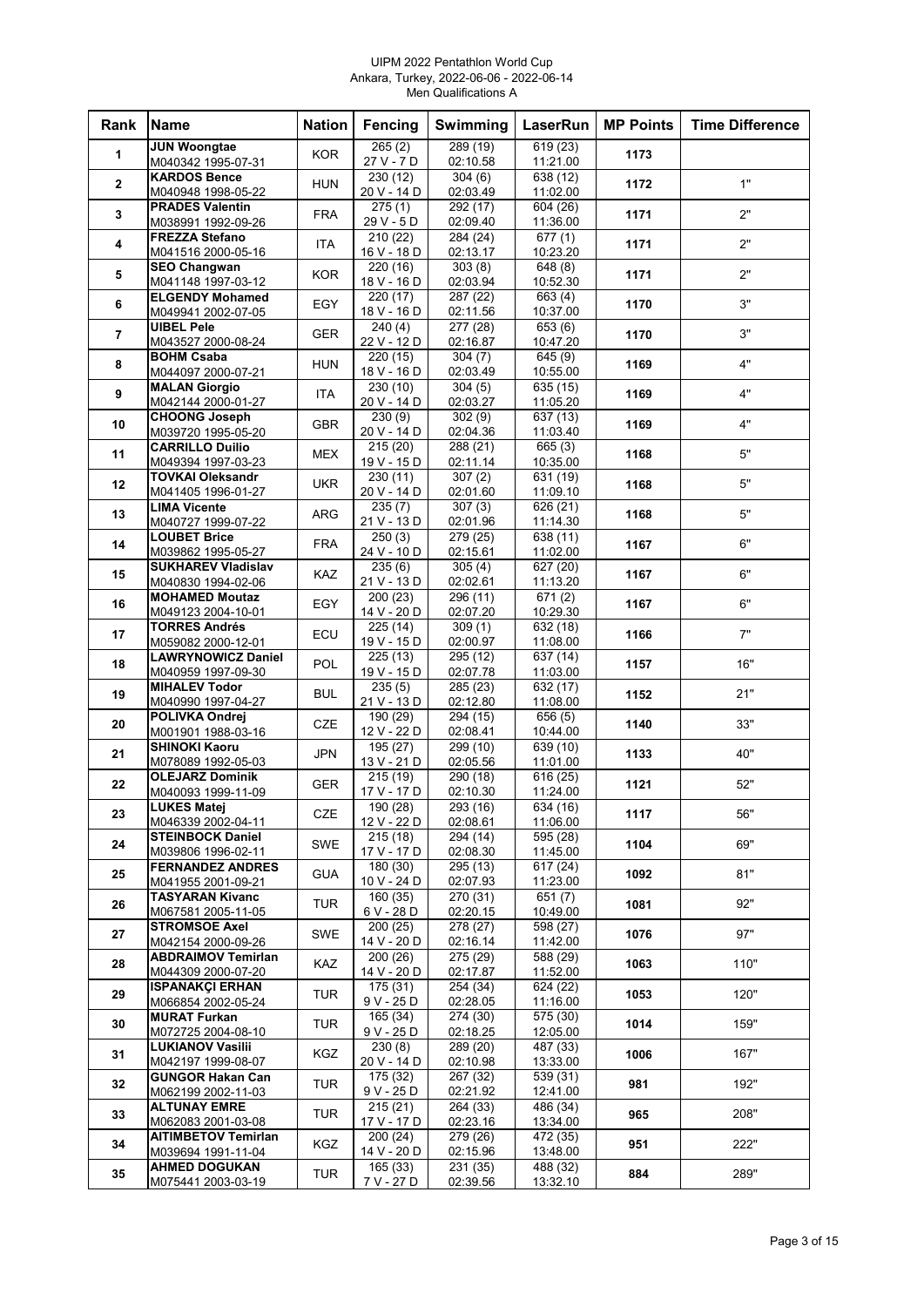#### UIPM 2022 Pentathlon World Cup Ankara, Turkey, 2022-06-06 - 2022-06-14 Men Qualifications B

| Rank           | <b>Name</b>                                           | <b>Nation</b> | Fencing                 | Swimming                         | LaserRun                      | <b>MP Points</b> | <b>Time Difference</b> |
|----------------|-------------------------------------------------------|---------------|-------------------------|----------------------------------|-------------------------------|------------------|------------------------|
| 1              | <b>PARISI Giuseppe Mattia</b><br>M040221 1994-09-29   | ITA           | 226(13)<br>19 V - 14 D  | 281 (32)<br>02:14.67             | 666(1)<br>10:34.19            | 1173             |                        |
|                | <b>FAGUNDES Danilo</b>                                |               | 232(6)                  | 291 (19)                         | 650(7)                        |                  |                        |
| $\overline{2}$ | M039733 1988-02-25                                    | <b>BRA</b>    | 20 V - 13 D             | 02:09.85                         | 10:50.19                      | 1173             |                        |
| 3              | <b>MOURCIA Jean-Baptiste</b><br>M041731 1999-09-30    | <b>FRA</b>    | 214(17)<br>17 V - 16 D  | 289 (23)<br>02:10.54             | 666 (2)<br>10:34.66           | 1169             | 4"                     |
| 4              | <b>UNAL Bugra</b><br>M042228 1997-05-05               | <b>TUR</b>    | 232(9)<br>20 V - 13 D   | 291 (20)<br>02:09.98             | 645 (10)<br>10:55.00          | 1168             | 5"                     |
| 5              | <b>CHOONG Henry</b>                                   | <b>GBR</b>    | 238(5)                  | 310(2)                           | 620 (20)                      | 1168             | 5"                     |
| 6              | M040381 1997-04-22<br><b>BORODA-DUDOCHKIN Giorgiy</b> | <b>KAZ</b>    | 21 V - 12 D<br>220(15)  | 02:00.24<br>295 (14)             | 11:20.66<br>652(4)            | 1167             | 6"                     |
|                | M045077 2001-11-15<br><b>JUNG Jinhwa</b>              |               | 18 V - 15 D<br>262(2)   | 02:07.83<br>293 (17)             | 10:48.02<br>612 (24)          |                  |                        |
| $\overline{7}$ | M037739 1989-05-24                                    | <b>KOR</b>    | 25 V - 8 D              | 02:08.81                         | 11:28.48                      | 1167             | 6"                     |
| 8              | <b>ILYASHENKO Pavel</b><br>M003895 1990-06-23         | KAZ           | 226(10)<br>19 V - 14 D  | 290 (22)<br>02:10.48             | 650(8)<br>10:50.32            | 1166             | 7"                     |
| 9              | <b>ASHIDA Yoshiki</b><br>M061107 1992-05-31           | <b>JPN</b>    | 226(11)<br>19 V - 14 D  | 289 (24)<br>02:10.95             | 651(5)<br>10:49.36            | 1166             | 7"                     |
| 10             | <b>DEMETER Bence</b>                                  | <b>HUN</b>    | 244 (4)                 | 299(4)                           | 622 (18)                      | 1165             | 8"                     |
|                | M005255 1990-03-19<br><b>HAMAD Eslam</b>              |               | 22 V - 11 D<br>250(3)   | 02:05.50<br>296(12)              | 11:18.00<br>619 (21)          |                  |                        |
| 11             | M039305 1992-10-07                                    | EGY           | 23 V - 10 D             | 02:07.45                         | 11:21.10                      | 1165             | 8"                     |
| 12             | <b>HERNANDEZ Emiliano</b><br>M041204 1998-01-26       | <b>MEX</b>    | 232(7)<br>20 V - 13 D   | 293 (18)<br>02:08.86             | 639 (17)<br>11:01.00          | 1164             | 9"                     |
| 13             | <b>DOGUE Patrick</b><br>M002487 1992-03-09            | <b>GER</b>    | 232(8)<br>20 V - 13 D   | 286 (27)<br>02:12.09             | 644 (12)<br>10:56.00          | 1162             | 11"                    |
| 14             | <b>MAROSI Adam</b>                                    | <b>HUN</b>    | 214(18)                 | 302(3)                           | $\sqrt{640(16)}$              | 1156             | 17"                    |
|                | M000964 1984-07-25<br><b>HENRARD Alexandre</b>        |               | 17 V - 16 D<br>208(21)  | 02:04.08<br>298(8)               | 11:00.00<br>648 (9)           |                  |                        |
| 15             | M040423 1992-07-11<br><b>HOUSKA Filip</b>             | <b>FRA</b>    | 16 V - 17 D<br>214(20)  | 02:06.13<br>297 (11)             | 10:52.00<br>643 (13)          | 1154             | 19"                    |
| 16             | M043810 2001-07-02                                    | <b>CZE</b>    | 17 V - 16 D             | 02:06.91                         | 10:57.90                      | 1154             | 19"                    |
| 17             | <b>LIEBIG Fabian</b><br>M039549 1994-06-18            | <b>GER</b>    | 208(23)<br>16 V - 17 D  | 294 (16)<br>02:08.19             | 651 (6)<br>10:49.00           | 1153             | 20"                    |
| 18             | <b>SAMSONOV Valentin</b><br>M040945 1999-02-13        | <b>MDA</b>    | 208 (25)<br>16 V - 17 D | 298 (10)<br>02:06.33             | $\sqrt{645}$ (11)<br>10:55.00 | 1151             | 22"                    |
|                | <b>AHARUSHEV Maksym</b>                               | <b>UKR</b>    | 208 (22)                | 295 (13)                         | 642 (14)                      |                  | 28"                    |
| 19             | M073302 2000-01-27<br><b>PADILLA Manuel</b>           |               | 16 V - 17 D<br>196 (26) | 02:07.61<br>285 (28)             | 10:58.00<br>664 (3)           | 1145             |                        |
| 20             | M039425 1992-04-24                                    | <b>MEX</b>    | 14 V - 19 D             | 02:12.52                         | 10:36.44                      | 1145             | 28"                    |
| 21             | <b>TOMAN Jan</b><br>M043984 2002-08-16                | <b>CZE</b>    | 226(12)<br>19 V - 14 D  | 298 (9)<br>02:06.28              | 614 (23)<br>11:26.00          | 1138             | 35"                    |
| 22             | <b>KASPERCZAK Kamil</b>                               | <b>POL</b>    | 214(16)                 | 299(6)                           | 619 (22)                      | 1132             | 41"                    |
| 23             | M042165 2000-12-31<br><b>LEE Jihun</b>                | <b>KOR</b>    | 17 V - 16 D<br>220 (14) | 02:05.81<br>$\overline{299}$ (5) | 11:21.00<br>608 (26)          | 1127             | 46"                    |
|                | M040672 1995-11-13                                    |               | 18 V - 15 D             | 02:05.78                         | 11:32.00                      |                  |                        |
| 24             | <b>OCHOA JUAN</b><br>M044315 2003-03-10               | <b>GUA</b>    | 190 (27)<br>13 V - 20 D | 290 (21)<br>02:10.46             | 642 (15)<br>10:58.00          | 1122             | 51"                    |
| 25             | SWIDERSKI Jaroslaw<br>M039585 1993-03-15              | POL           | 214(19)<br>17 V - 16 D  | 299 (7)<br>02:05.86              | 601 (27)<br>11:39.00          | 1114             | 59"                    |
| 26             | <b>IMERI Jorge</b><br>M038876 1993-05-02              | <b>GUA</b>    | 208(24)<br>16 V - 17 D  | 288 (25)<br>02:11.03             | $\sqrt{609}$ (25)<br>11:31.00 | 1105             | 68"                    |
| 27             | <b>SEKIGAWA Kazuaki</b>                               | <b>JPN</b>    | 172(31)                 | 312(1)                           | 596 (28)                      | 1080             | 93"                    |
|                | M077146 1993-12-24<br><b>CALISKAN Yunus</b>           |               | 10 V - 23 D<br>172 (30) | 01:59.05<br>283 (29)             | 11:44.00<br>622 (19)          |                  |                        |
| 28             | M049620 2001-07-31<br><b>SEWILAM Alyeldin</b>         | <b>TUR</b>    | 10 V - 23 D<br>262(1)   | 02:13.76<br>276 (33)             | 11:18.00<br>515(33)           | 1077             | 96"                    |
| 29             | M040953 2000-05-19                                    | EGY           | 25 V - 8 D              | 02:17.26                         | 13:05.00                      | 1053             | 120"                   |
| 30             | <b>MIAGKIKH Ilia</b><br>M041016 1998-10-01            | KGZ           | 172 (29)<br>10 V - 23 D | 272 (34)<br>02:19.12             | 587 (29)<br>11:53.00          | 1031             | 142"                   |
| 31             | <b>TOPAKLI Tolga</b><br>M062520 2004-05-31            | <b>TUR</b>    | 154 (32)<br>7 V - 26 D  | 281 (31)<br>02:14.59             | 584 (30)<br>11:56.00          | 1019             | 154"                   |
| 32             | <b>ALTINBA? Doruk</b>                                 | <b>TUR</b>    | 142 (33)                | 282 (30)                         | $\overline{573}$ (31)         | 997              | 176"                   |
| 33             | M067582 2005-11-26<br><b>VURDUM Jan Demir</b>         | <b>TUR</b>    | 5 V - 28 D<br>136 (34)  | 02:14.42<br>294 (15)             | 12:07.00<br>555 (32)          | 985              | 188"                   |
|                | M043374 2005-03-22<br><b>AK YAGIZ</b>                 |               | 4 V - 29 D<br>184 (28)  | 02:08.10<br>288 (26)             | 12:25.00<br>486 (34)          |                  |                        |
| 34             | M062553 2004-10-26                                    | <b>TUR</b>    | 12 V - 21 D             | 02:11.18                         | 13:34.00                      | 958              | 215"                   |
| 35             | <b>COLASANTI Alessandro</b><br>M039022 1995-01-09     | <b>ITA</b>    | <b>DNS</b>              | <b>DNS</b>                       | <b>DNS</b>                    | 0                | 1173"                  |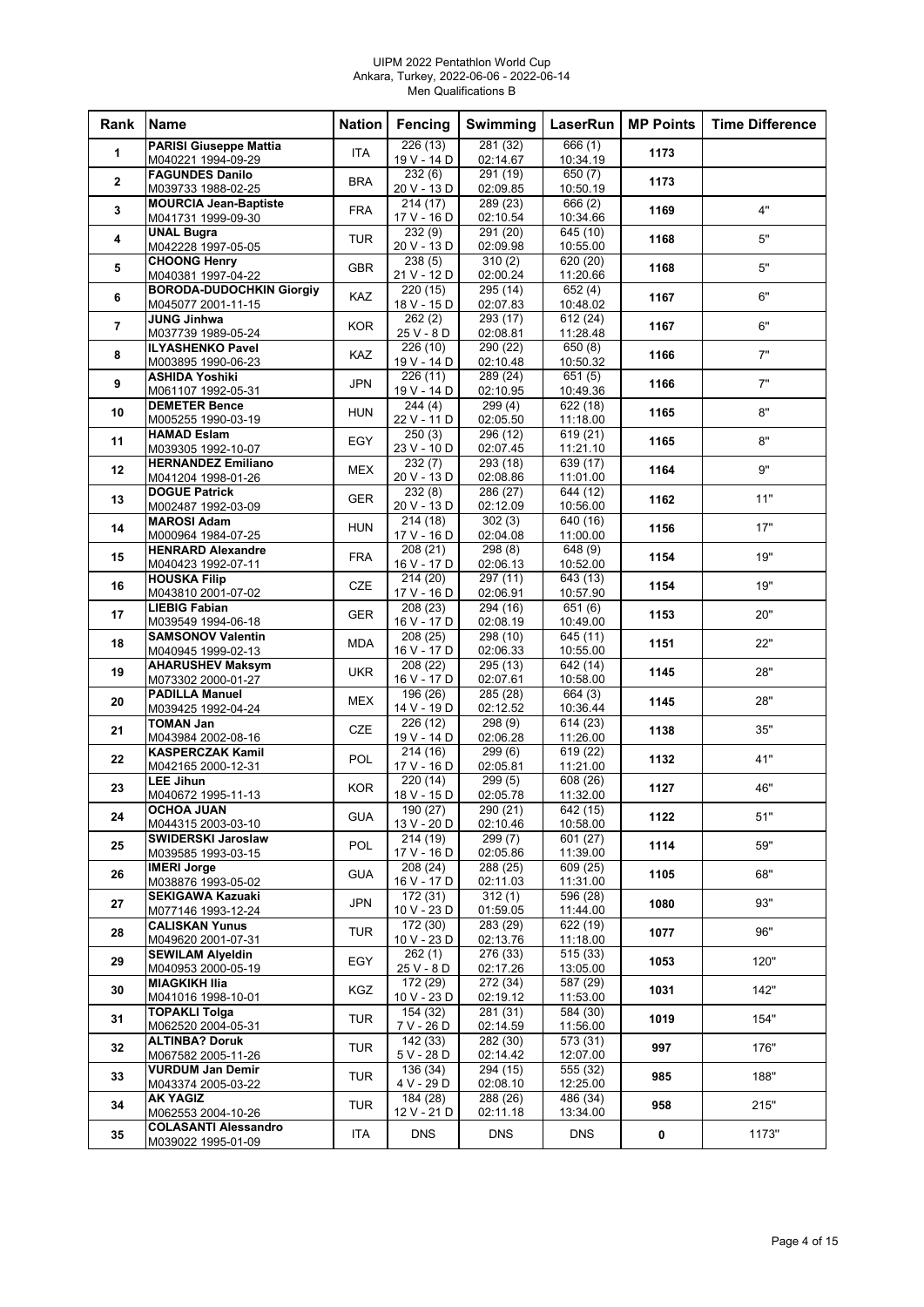#### UIPM 2022 Pentathlon World Cup Ankara, Turkey, 2022-06-06 - 2022-06-14 Women Semi-Finals A

| Rank           | <b>Name</b>                                         | <b>Nation</b> | Fencing                          | <b>Swimming</b>                  | Riding       | LaserRun                         | <b>MP Points</b> | <b>Time Difference</b> |
|----------------|-----------------------------------------------------|---------------|----------------------------------|----------------------------------|--------------|----------------------------------|------------------|------------------------|
| $\mathbf{1}$   | <b>JAWAID Marlena</b><br>W073791 2000-08-16         | SWE           | 247(3)<br>24 V - 11 D            | $\overline{271}$ (7)<br>02:19.54 | 0(0)<br>0.00 | 552 (14)<br>12:28.20             | 1070             |                        |
| $\overline{2}$ | <b>LANGREHR Rebecca</b><br>W040067 1998-04-03       | <b>GER</b>    | 254(1)<br>25 V - 10 D            | 261(13)<br>02:24.55              | 0(0)<br>0.00 | 555 (12)<br>12:25.30             | 1070             |                        |
| $\mathbf{3}$   | <b>ABDELMAKSOUD Salma</b><br>W041348 2000-01-18     | EGY           | 212(15)<br>17 V - 18 D           | 283(1)<br>02:13.87               | 0(0)<br>0.00 | 575(5)<br>12:05.40               | 1070             |                        |
| 4              | <b>FOLLETT Charlie</b><br>W041248 1997-04-07        | <b>GBR</b>    | 224(11)<br>19 V - 16 D           | 269(8)<br>02:20.62               | 0(0)<br>0.00 | 575(6)<br>12:05.70               | 1068             | 2"                     |
| 5              | <b>KIM Sunwoo</b><br>W040674 1996-10-06             | <b>KOR</b>    | 219(14)<br>18 V - 17 D           | 276(2)<br>02:17.35               | 0(0)<br>0.00 | 570 (8)<br>12:10.80              | 1065             | 5"                     |
| 6              | <b>RETI Kamilla</b><br>W002355 1993-01-02           | <b>HUN</b>    | 232(6)<br>21 V - 14 D            | 243 (18)<br>02:33.96             | 0(0)<br>0.00 | $\overline{588}$ (2)<br>11:52.00 | 1063             | 7"                     |
| $\overline{7}$ | <b>MUIR Joanna</b><br>W039971 1994-08-23            | <b>GBR</b>    | $\sqrt{204}$ (33)<br>13 V - 22 D | 275(3)<br>02:17.81               | 0(0)<br>0.00 | 584 (3)<br>11:56.70              | 1063             | 7"                     |
| 8              | <b>VEGA Tamara</b><br>W039422 1993-03-13            | <b>MEX</b>    | 190 (31)<br>13 V - 22 D          | 272(6)<br>02:19.34               | 0(0)<br>0.00 | 599(1)<br>11:41.00               | 1061             | 9"                     |
| 9              | <b>POTAPENKO Elena</b><br>W042194 1993-04-20        | <b>KAZ</b>    | 210(17)<br>17 V - 18 D           | 275(4)<br>02:17.99               | 0(0)<br>0.00 | 575(5)<br>12:05.10               | 1060             | 10"                    |
| 10             | <b>MERCURI Beatrice</b><br>W040843 2000-01-01       | <b>ITA</b>    | 212 (16)<br>17 V - 18 D          | 274(5)<br>02:18.16               | 0(0)<br>0.00 | 565(9)<br>12:15.00               | 1051             | 19"                    |
| 11             | <b>KIM Sehee</b><br>W040750 1995-11-25              | <b>KOR</b>    | 220(10)<br>19 V - 16 D           | 268(9)<br>02:21.36               | 0(0)<br>0.00 | 557 (11)<br>12:23.80             | 1045             | 25"                    |
| 12             | <b>EGLOFF Lea</b><br>W042141 2000-08-07             | SUI           | 205 (20)<br>16 V - 19 D          | 265(11)<br>02:22.75              | 0(0)<br>0.00 | 563 (10)<br>12:17.90             | 1033             | 37"                    |
| 13             | <b>LOPEZ Maria Lea</b><br>W041520 2000-08-04        | <b>ITA</b>    | 215(13)<br>18 V - 17 D           | 264 (12)<br>02:23.15             | 0(0)<br>0.00 | 553 (13)<br>12:27.30             | 1032             | 38"                    |
| 14             | <b>AMER Zeina</b><br>W041878 2005-04-25             | EGY           | 185(34)<br>12 V - 23 D           | 246 (17)<br>02:32.02             | 0(0)<br>0.00 | 571(7)<br>12:09.50               | 1002             | 68"                    |
| 15             | <b>FUENZALIDA Camila</b><br>W044316 2000-03-29      | <b>ARG</b>    | 195 (28)<br>14 V - 21 D          | 259 (14)<br>02:25.90             | 0(0)<br>0.00 | 544 (15)<br>12:36.50             | 998              | 72"                    |
| 16             | <b>FERNANDEZ DONDA Esther</b><br>W049739 2003-02-23 | <b>GER</b>    | 210(18)<br>17 V - 18 D           | 255(16)<br>02:27.70              | 0(0)<br>0.00 | 532 (16)<br>12:48.00             | 997              | 73"                    |
| 17             | <b>VAN DER MERWE Alida</b><br>W042983 2003-03-14    | <b>RSA</b>    | 195 (27)<br>14 V - 21 D          | 265(10)<br>02:22.68              | 0(0)<br>0.00 | 517(18)<br>13:03.20              | 977              | 93"                    |
| 18             | <b>ALPUGAN SESIM</b><br>W042994 1999-12-03          | <b>TUR</b>    | 182 (36)<br>11 V - 24 D          | 259(15)<br>02:25.95              | 0(0)<br>0.00 | 530 (17)<br>12:50.80             | 971              | 99"                    |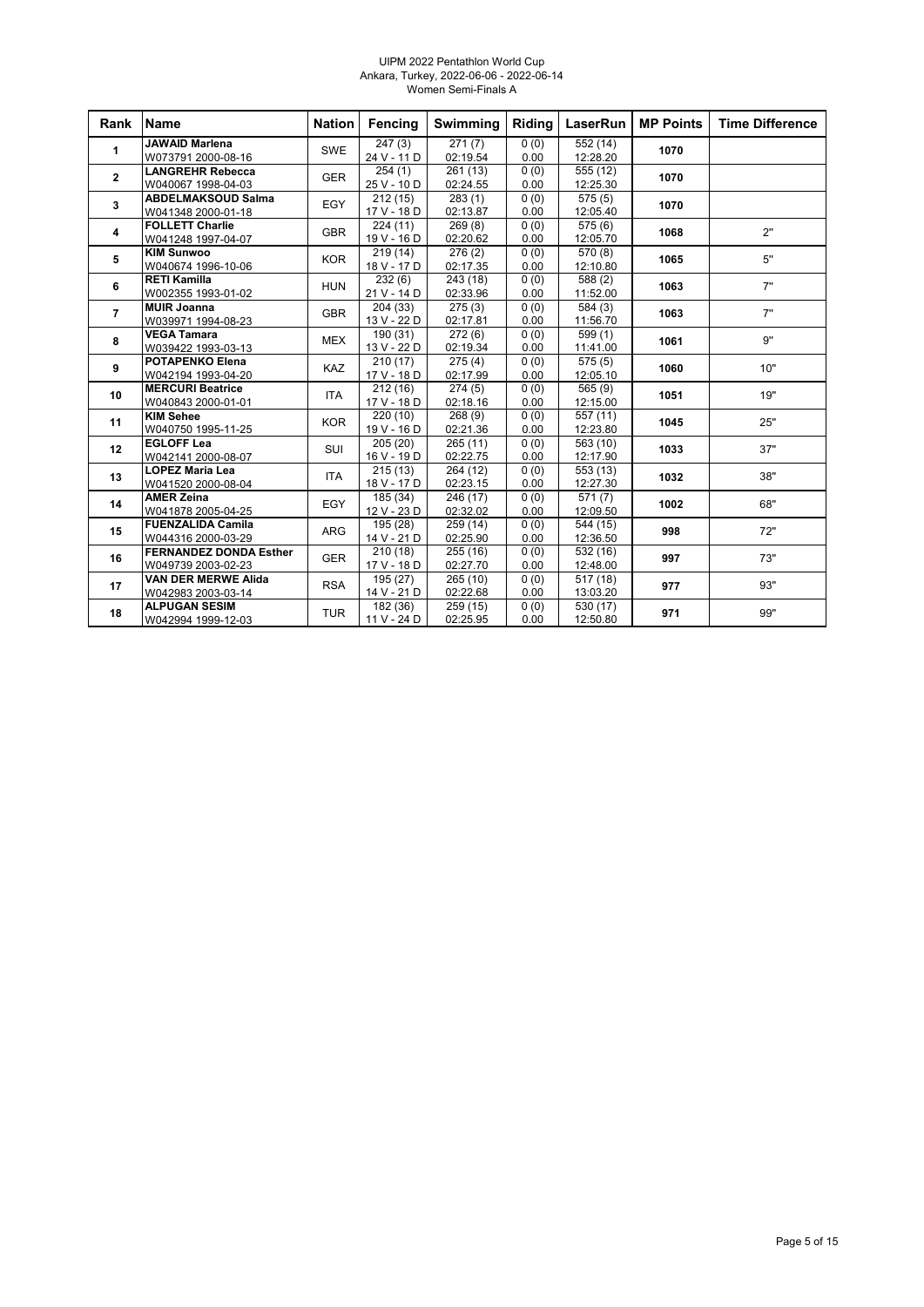#### UIPM 2022 Pentathlon World Cup Ankara, Turkey, 2022-06-06 - 2022-06-14 Women Semi-Finals B

| Rank           | <b>Name</b>                                     | <b>Nation</b> | <b>Fencing</b>          | <b>Swimming</b>      | Riding       | LaserRun             | <b>MP Points</b> | <b>Time Difference</b> |
|----------------|-------------------------------------------------|---------------|-------------------------|----------------------|--------------|----------------------|------------------|------------------------|
| 1              | <b>FRENCH Kate</b><br>W004640 1991-02-09        | <b>GBR</b>    | 234(7)<br>21 V - 14 D   | 272(3)<br>02:19.27   | 0(0)<br>0.00 | 568(8)<br>12:12.30   | 1074             |                        |
| $\mathbf 2$    | <b>TOGNETTI Francesca</b><br>W040132 1995-08-19 | <b>ITA</b>    | 245(2)<br>24 V - 11 D   | 266(9)<br>02:22.19   | 0(0)<br>0.00 | 557 (11)<br>12:23.40 | 1068             | 6"                     |
| 3              | <b>OZYUKSEL IIke</b><br>W040001 1997-02-24      | <b>TUR</b>    | 207(21)<br>16 V - 19 D  | 275(2)<br>02:17.81   | 0(0)<br>0.00 | 585 (6)<br>11:55.00  | 1067             | 7"                     |
| 4              | <b>OLIVER Mayan</b><br>W039765 1993-07-07       | <b>MEX</b>    | 195 (25)<br>14 V - 21 D | 259 (15)<br>02:25.93 | 0(0)<br>0.00 | 612(1)<br>11:28.10   | 1066             | 8"                     |
| 5              | <b>VARLEY Jessica</b><br>W040380 1995-03-09     | <b>GBR</b>    | 185(35)<br>12 V - 23 D  | 270(6)<br>02:20.37   | 0(0)<br>0.00 | 610(2)<br>11:30.50   | 1065             | 9"                     |
| 6              | <b>KREJCI Katerina</b><br>W073786 2000-06-24    | <b>LAT</b>    | 207 (22)<br>16 V - 19 D | 257 (16)<br>02:26.97 | 0(0)<br>0.00 | 600(4)<br>11:40.70   | 1064             | 10"                    |
| $\overline{7}$ | <b>EUDES Anais</b><br>W057136 1989-09-28        | <b>BEL</b>    | 220(12)<br>19 V - 16 D  | 266 (10)<br>02:22.20 | 0(0)<br>0.00 | 576 (7)<br>12:04.30  | 1062             | 12"                    |
| 8              | <b>HERNANDEZ Sophia</b><br>W039507 1997-01-13   | <b>GUA</b>    | 235(5)<br>22 V - 13 D   | 260 (13)<br>02:25.00 | 0(0)<br>0.00 | 565 (9)<br>12:15.70  | 1060             | 14"                    |
| 9              | <b>GUZI Blanka</b><br>W041178 1999-05-14        | <b>HUN</b>    | 190 (30)<br>13 V - 22 D | 271(5)<br>02:19.88   | 0(0)<br>0.00 | 598 (5)<br>11:42.20  | 1059             | 15"                    |
| 10             | <b>TOGNETTI Aurora</b><br>W040437 1998-09-13    | <b>ITA</b>    | 249(4)<br>24 V - 11 D   | 279(1)<br>02:15.75   | 0(0)<br>0.00 | 531(15)<br>12:49.40  | 1059             | 15"                    |
| 11             | <b>SALMINEN Laura</b><br>W001997 1987-04-09     | <b>FIN</b>    | 230(8)<br>21 V - 14 D   | 260(14)<br>02:25.45  | 0(0)<br>0.00 | 563 (10)<br>12:17.60 | 1053             | 21"                    |
| 12             | <b>JURT Anna</b><br>W042140 2001-12-28          | SUI           | 195 (26)<br>14 V - 21 D | 238 (17)<br>02:36.15 | 0(0)<br>0.00 | 604(3)<br>11:36.20   | 1037             | 37"                    |
| 13             | <b>NOWACKA Oktawia</b><br>W038035 1991-01-02    | <b>POL</b>    | 229(9)<br>20 V - 15 D   | 271(4)<br>02:19.71   | 0(0)<br>0.00 | 525 (16)<br>12:55.30 | 1025             | 49"                    |
| 14             | <b>JANG Haeun</b><br>W078108 2004-12-27         | <b>KOR</b>    | 209 (19)<br>16 V - 19 D | 263(11)<br>02:23.72  | 0(0)<br>0.00 | 549 (13)<br>12:31.00 | 1021             | 53"                    |
| 15             | <b>ABREU Isabela</b><br>W043228 1995-05-21      | <b>BRA</b>    | 204 (24)<br>15 V - 20 D | 267(8)<br>02:21.99   | 0(0)<br>0.00 | 541 (14)<br>12:39.00 | 1012             | 62"                    |
| 16             | <b>MATTHES Anna</b><br>W040478 1998-03-05       | <b>GER</b>    | 194 (32)<br>13 V - 22 D | 262 (12)<br>02:24.04 | 0(0)<br>0.00 | 550 (12)<br>12:30.40 | 1006             | 68"                    |
| 17             | <b>ARCEO Mariana</b><br>W039816 1994-04-26      | <b>MEX</b>    | 200(23)<br>15 V - 20 D  | 269(7)<br>02:20.88   | 0(0)<br>0.00 | 516 (17)<br>13:04.10 | 985              | 89"                    |
| 18             | <b>MALISZEWSKA Anna</b><br>W039219 1993-07-02   | <b>POL</b>    | 201 (29)<br>14 V - 21 D | <b>DNS</b>           | 0(0)<br>0.00 | <b>DNS</b>           | 201              | 873"                   |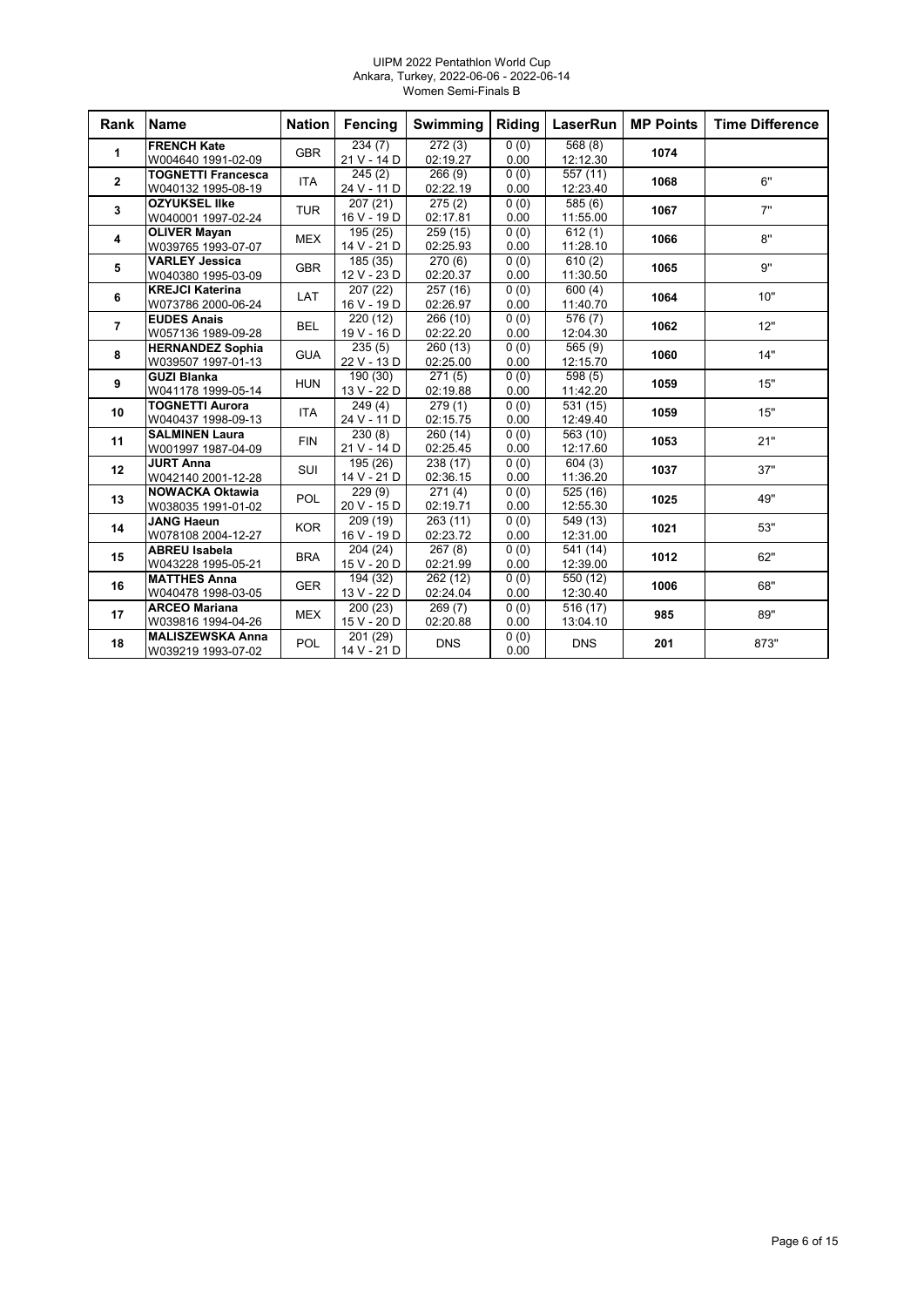#### UIPM 2022 Pentathlon World Cup Ankara, Turkey, 2022-06-06 - 2022-06-14 Men Semi-Finals A

| Rank           | <b>Name</b>               | <b>Nation</b> | <b>Fencing</b>        | <b>Swimming</b> | Riding | LaserRun             | <b>MP Points</b> | <b>Time Difference</b> |
|----------------|---------------------------|---------------|-----------------------|-----------------|--------|----------------------|------------------|------------------------|
| 1              | <b>SEO Changwan</b>       | <b>KOR</b>    | 225(12)               | 302(4)          | 0(0)   | 645 (10)             | 1172             |                        |
|                | M041148 1997-03-12        |               | 19 V - 15 D           | 02:04.37        | 0.00   | 10:55.20             |                  |                        |
| $\mathbf{2}$   | <b>JUN Woongtae</b>       | <b>KOR</b>    | 260(1)                | 299(5)          | 0(0)   | 613 (17)             | 1172             |                        |
|                | M040342 1995-07-31        |               | 26 V - 8 D            | 02:05.52        | 0.00   | 11:27.40             |                  |                        |
| 3              | <b>BOHM Csaba</b>         | <b>HUN</b>    | 236 (10)              | 308(1)          | 0(0)   | 627 (14)             | 1171             | 1"                     |
|                | M044097 2000-07-21        |               | 20 V - 14 D           | 02:01.37        | 0.00   | 11:13.20             |                  |                        |
| 4              | <b>CHOONG Joseph</b>      | <b>GBR</b>    | 251(4)                | 299(6)          | 0(0)   | 621 (16)             | 1171             | 1"                     |
|                | M039720 1995-05-20        |               | 23 V - 11 D           | 02:05.94        | 0.00   | 11:19.70             |                  |                        |
| 5              | <b>HAMAD Eslam</b>        | EGY           | 250(3)                | 294 (10)        | 0(0)   | 627 (15)             | 1171             | 1"                     |
|                | M039305 1992-10-07        |               | 24 V - 10 D           | 02:08.45        | 0.00   | 11:13.80             |                  |                        |
| 6              | <b>LOUBET Brice</b>       | <b>FRA</b>    | 220(15)               | 292 (12)        | 0(0)   | $\overline{658}$ (4) | 1170             | 2"                     |
|                | M039862 1995-05-27        |               | 18 V - 16 D           | 02:09.41        | 0.00   | 10:42.30             |                  |                        |
| $\overline{7}$ | <b>PRADES Valentin</b>    | <b>FRA</b>    | 245(5)                | 294(9)          | 0(0)   | 631 (13)             | 1170             | 2"                     |
|                | M038991 1992-09-26        |               | 23 V - 11 D           | 02:08.18        | 0.00   | 11:09.90             |                  |                        |
| 8              | <b>HOUSKA Filip</b>       | <b>CZE</b>    | $\overline{223}$ (18) | 292(11)         | 0(0)   | 653(5)               | 1168             | 4"                     |
|                | M043810 2001-07-02        |               | 17 V - 17 D           | 02:09.20        | 0.00   | 10:47.10             |                  |                        |
| 9              | <b>FAGUNDES Danilo</b>    | <b>BRA</b>    | 212(21)               | 291 (13)        | 0(0)   | 664 (3)              | 1167             | 5"                     |
|                | M039733 1988-02-25        |               | 16 V - 18 D           | 02:09.79        | 0.00   | 10:36.80             |                  |                        |
| 10             | <b>UIBEL Pele</b>         | <b>GER</b>    | 230(9)                | 281 (18)        | 0(0)   | 649 (9)              | 1160             | 12"                    |
|                | M043527 2000-08-24        |               | 20 V - 14 D           | 02:14.53        | 0.00   | 10:51.40             |                  |                        |
| 11             | <b>CARRILLO Duilio</b>    | <b>MEX</b>    | 205(24)               | 290 (14)        | 0(0)   | 665 (1)              | 1160             | 12"                    |
|                | M049394 1997-03-23        |               | 15 V - 19 D           | 02:10.45        | 0.00   | 10:35.50             |                  |                        |
| 12             | <b>TOVKAI Oleksandr</b>   | <b>UKR</b>    | 207(23)               | 298 (8)         | 0(0)   | $\sqrt{652}$ (6)     | 1157             | 15"                    |
|                | M041405 1996-01-27        |               | 15 V - 19 D           | 02:06.26        | 0.00   | 10:48.10             |                  |                        |
| 13             | <b>LAWRYNOWICZ Daniel</b> | <b>POL</b>    | 204 (25)              | 298 (7)         | 0(0)   | $\sqrt{650}$ (7)     | 1152             | 20"                    |
|                | M040959 1997-09-30        |               | 14 V - 20 D           | 02:06.03        | 0.00   | 10:50.70             |                  |                        |
| 14             | <b>KARDOS Bence</b>       | <b>HUN</b>    | 190 (30)              | 303(3)          | 0(0)   | 650 (8)              | 1143             | 29"                    |
|                | M040948 1998-05-22        |               | 12 V - 22 D           | 02:03.54        | 0.00   | 10:50.90             |                  |                        |
| 15             | <b>FREZZA Stefano</b>     | <b>ITA</b>    | 194 (31)              | 281 (17)        | 0(0)   | 665(2)               | 1140             | 32"                    |
|                | M041516 2000-05-16        |               | 12 V - 22 D           | 02:14.51        | 0.00   | 10:35.20             |                  |                        |
| 16             | <b>LIMA Vicente</b>       | <b>ARG</b>    | 182 (33)              | 305(2)          | 0(0)   | 643 (11)             | 1130             | 42"                    |
|                | M040727 1999-07-22        |               | 10 V - 24 D           | 02:02.95        | 0.00   | 10:57.30             |                  |                        |
| 17             | <b>ASHIDA Yoshiki</b>     | <b>JPN</b>    | 190 (32)              | 287 (16)        | 0(0)   | 638 (12)             | 1115             | 57"                    |
|                | M061107 1992-05-31        |               | 12 V - 22 D           | 02:11.73        | 0.00   | 11:02.60             |                  |                        |
| 18             | <b>ILYASHENKO Pavel</b>   | <b>KAZ</b>    | $\overline{215}$ (16) | 288 (15)        | 0(0)   | 562 (18)             | 1065             | 107"                   |
|                | M003895 1990-06-23        |               | 17 V - 17 D           | 02:11.13        | 0.00   | 12:18.50             |                  |                        |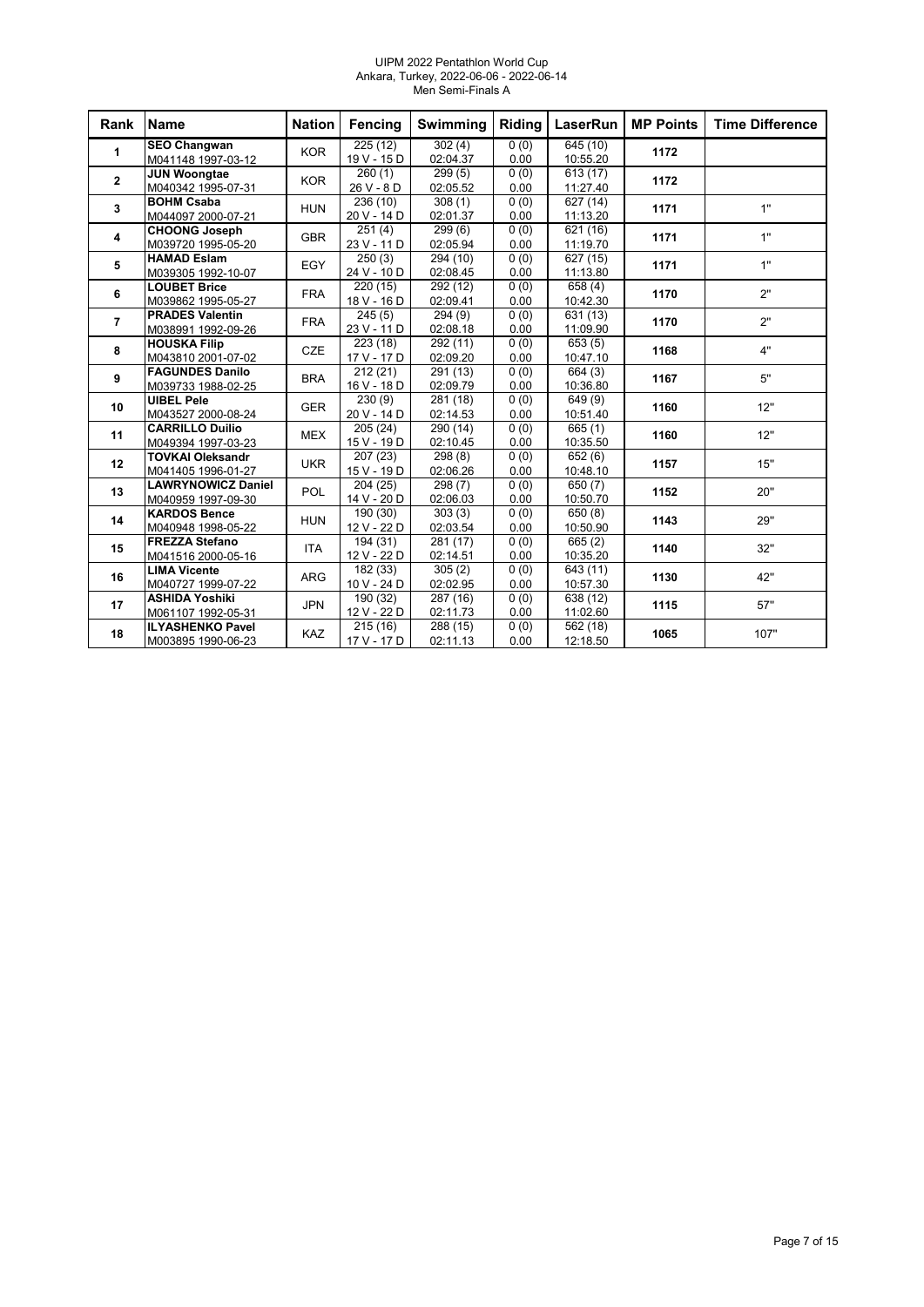#### UIPM 2022 Pentathlon World Cup Ankara, Turkey, 2022-06-06 - 2022-06-14 Men Semi-Finals B

| Rank                    | Name                            | <b>Nation</b> | Fencing     | <b>Swimming</b> | Riding | <b>LaserRun</b>  | <b>MP Points</b> | <b>Time Difference</b> |
|-------------------------|---------------------------------|---------------|-------------|-----------------|--------|------------------|------------------|------------------------|
| 1                       | <b>SUKHAREV Vladislav</b>       | KAZ           | 259(2)      | 300(8)          | 0(0)   | 620(15)          | 1179             |                        |
|                         | M040830 1994-02-06              |               | $25V - 9D$  | 02:05.14        | 0.00   | 11:20.80         |                  |                        |
| $\mathbf{2}$            | <b>MALAN Giorgio</b>            | <b>ITA</b>    | 239(7)      | 305(4)          | 0(0)   | 630 (10)         | 1174             | 5"                     |
|                         | M042144 2000-01-27              |               | 21 V - 13 D | 02:02.80        | 0.00   | 11:10.20         |                  |                        |
| $\mathbf{3}$            | <b>ELGENDY Mohamed</b>          | EGY           | 227 (13)    | 288 (12)        | 0(0)   | 658 (4)          | 1173             | 6"                     |
|                         | M049941 2002-07-05              |               | 19 V - 15 D | 02:11.17        | 0.00   | 10:42.40         |                  |                        |
| $\overline{\mathbf{4}}$ | <b>DEMETER Bence</b>            | <b>HUN</b>    | 214(20)     | 305(3)          | 0(0)   | $\sqrt{652}$ (7) | 1171             | 8"                     |
|                         | M005255 1990-03-19              |               | 16 V - 18 D | 02:02.66        | 0.00   | 10:48.80         |                  |                        |
| 5                       | <b>JUNG Jinhwa</b>              | <b>KOR</b>    | 240(6)      | 301(7)          | 0(0)   | 629 (12)         | 1170             | <b>g"</b>              |
|                         | M037739 1989-05-24              |               | 22 V - 12 D | 02:04.58        | 0.00   | 11:11.40         |                  |                        |
| 6                       | <b>UNAL Bugra</b>               | <b>TUR</b>    | 215(19)     | 292 (10)        | 0(0)   | 663 (3)          | 1170             | <b>g"</b>              |
|                         | M042228 1997-05-05              |               | 17 V - 17 D | 02:09.21        | 0.00   | 10:37.90         |                  |                        |
| $\overline{7}$          | <b>MAROSI Adam</b>              | <b>HUN</b>    | 217(17)     | 302(6)          | 0(0)   | 650(8)           | 1169             | 10"                    |
|                         | M000964 1984-07-25              |               | 17 V - 17 D | 02:04.30        | 0.00   | 10:50.40         |                  |                        |
| 8                       | <b>HENRARD Alexandre</b>        | <b>FRA</b>    | 202 (26)    | 303(5)          | 0(0)   | 664 (2)          | 1169             | 10"                    |
|                         | M040423 1992-07-11              |               | 14 V - 20 D | 02:03.53        | 0.00   | 10:36.60         |                  |                        |
| 9                       | <b>PARISI Giuseppe Mattia</b>   | <b>ITA</b>    | 227(11)     | 281 (16)        | 0(0)   | 657(5)           | 1165             | 14"                    |
|                         | M040221 1994-09-29              |               | 19 V - 15 D | 02:14.80        | 0.00   | 10:43.50         |                  |                        |
| 10                      | <b>MOURCIA Jean-Baptiste</b>    | <b>FRA</b>    | 192 (29)    | 287 (13)        | 0(0)   | 683(1)           | 1162             | 17"                    |
|                         | M041731 1999-09-30              |               | 12 V - 22 D | 02:11.74        | 0.00   | 10:17.30         |                  |                        |
| 11                      | <b>HERNANDEZ Emiliano</b>       | <b>MEX</b>    | 212 (22)    | 295(9)          | 0(0)   | 646 (9)          | 1153             | 26"                    |
|                         | M041204 1998-01-26              |               | 16 V - 18 D | 02:07.61        | 0.00   | 10:54.40         |                  |                        |
| 12                      | <b>TORRES Andrés</b>            | ECU           | 197 (27)    | 307(2)          | 0(0)   | 630 (11)         | 1134             | 45"                    |
|                         | M059082 2000-12-01              |               | 13 V - 21 D | 02:01.69        | 0.00   | 11:10.30         |                  |                        |
| 13                      | <b>MIHALEV Todor</b>            | <b>BUL</b>    | 232(8)      | 284 (14)        | 0(0)   | 614(16)          | 1130             | 49"                    |
|                         | M040990 1997-04-27              |               | 20 V - 14 D | 02:13.05        | 0.00   | 11:26.60         |                  |                        |
| 14                      | <b>DOGUE Patrick</b>            | <b>GER</b>    | 222(14)     | 281 (15)        | 0(0)   | 623 (14)         | 1126             | 53"                    |
|                         | M002487 1992-03-09              |               | 18 V - 16 D | 02:14.76        | 0.00   | 11:17.40         |                  |                        |
| 15                      | <b>CHOONG Henry</b>             | <b>GBR</b>    | 192 (28)    | 307(1)          | 0(0)   | 625 (13)         | 1124             | 55"                    |
|                         | M040381 1997-04-22              |               | 12 V - 22 D | 02:01.56        | 0.00   | 11:15.00         |                  |                        |
| 16                      | <b>BORODA-DUDOCHKIN Giorgiy</b> | KAZ           | 170 (35)    | 292 (11)        | 0(0)   | 655(6)           | 1117             | 62"                    |
|                         | M045077 2001-11-15              |               | 8 V - 26 D  | 02:09.24        | 0.00   | 10:45.70         |                  |                        |
| 17                      | <b>LIEBIG Fabian</b>            | <b>GER</b>    | <b>DNS</b>  | <b>DNS</b>      | 0(0)   | <b>DNS</b>       | 0                | 1179"                  |
|                         | M039549 1994-06-18              |               |             |                 | 0.00   |                  |                  |                        |
| 18                      | <b>MOHAMED Moutaz</b>           | EGY           | <b>DNS</b>  | <b>DNS</b>      | 0(0)   | <b>DNS</b>       | 0                | 1179"                  |
|                         | M049123 2004-10-01              |               |             |                 | 0.00   |                  |                  |                        |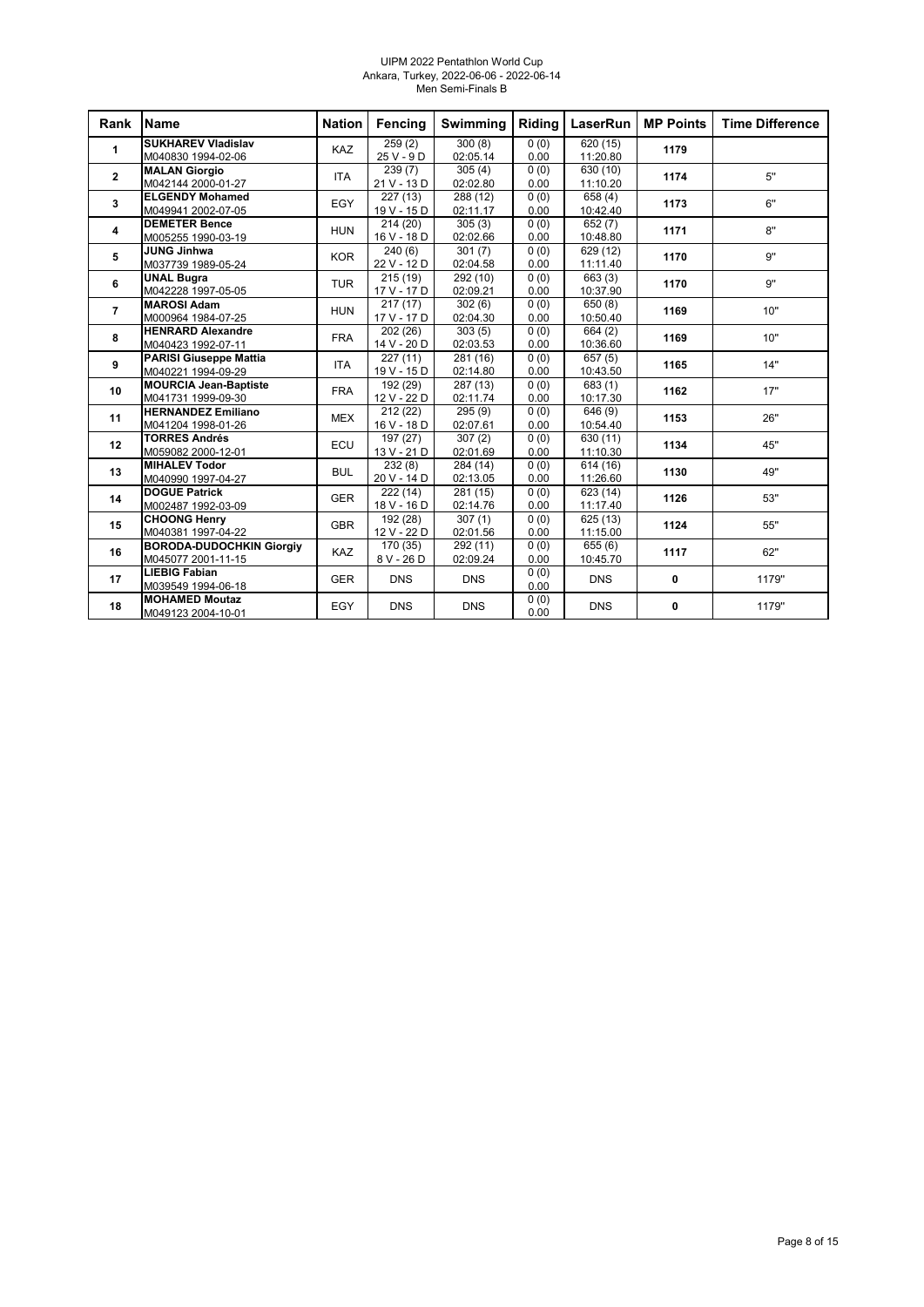#### UIPM 2022 Pentathlon World Cup Ankara, Turkey, 2022-06-06 - 2022-06-14 Women Finals

| Rank           | Name                                            | <b>Nation</b> | <b>Fencing</b>          | Swimming             | <b>Riding</b>     | LaserRun                         | <b>MP Points</b> | <b>Time Difference</b> |
|----------------|-------------------------------------------------|---------------|-------------------------|----------------------|-------------------|----------------------------------|------------------|------------------------|
| $\mathbf{1}$   | <b>VARLEY Jessica</b><br>W040380 1995-03-09     | <b>GBR</b>    | 187(35)<br>12 V - 23 D  | 266(11)<br>02:22.37  | 300(1)<br>65.00   | 632(1)<br>11:08.86               | 1385             |                        |
| $\mathbf{2}$   | <b>RETI Kamilla</b><br>W002355 1993-01-02       | <b>HUN</b>    | 234(6)<br>21 V - 14 D   | 247 (16)<br>02:31.85 | 293(8)<br>61.00   | 607(2)<br>11:33.85               | 1381             | 4"                     |
| 3              | <b>FRENCH Kate</b><br>W004640 1991-02-09        | <b>GBR</b>    | 232(7)<br>21 V - 14 D   | 274(6)<br>02:18.40   | 279 (14)<br>63.00 | 595(3)<br>11:45.88               | 1380             | 5"                     |
| 4              | <b>FOLLETT Charlie</b><br>W041248 1997-04-07    | <b>GBR</b>    | 222(11)<br>19 V - 16 D  | 274(4)<br>02:18.09   | 300(7)<br>61.00   | $\overline{579(6)}$<br>12:01.38  | 1375             | 10"                    |
| 5              | <b>ABDELMAKSOUD Salma</b><br>W041348 2000-01-18 | EGY           | 210(15)<br>17 V - 18 D  | 281(1)<br>02:14.95   | 300(5)<br>62.00   | 577(7)<br>12:03.74               | 1368             | 17"                    |
| 6              | <b>OZYUKSEL IIke</b><br>W040001 1997-02-24      | <b>TUR</b>    | 215(21)<br>16 V - 19 D  | 271(9)<br>02:19.79   | 300(3)<br>63.00   | $\overline{574}$ (8)<br>12:06.50 | 1360             | 25"                    |
| $\overline{7}$ | <b>GUZI Blanka</b><br>W041178 1999-05-14        | <b>HUN</b>    | 192(30)<br>13 V - 22 D  | 270 (10)<br>02:20.32 | 300(2)<br>64.00   | 590(5)<br>11:50.28               | 1352             | 33"                    |
| 8              | <b>POTAPENKO Elena</b><br>W042194 1993-04-20    | <b>KAZ</b>    | 210(17)<br>17 V - 18 D  | 273(7)<br>02:18.86   | 300(4)<br>63.00   | 564 (9)<br>12:16.53              | 1347             | 38"                    |
| 9              | <b>TOGNETTI Francesca</b><br>W040132 1995-08-19 | <b>ITA</b>    | 245(2)<br>24 V - 11 D   | 262 (14)<br>02:24.31 | 300(6)<br>61.00   | 538 (15)<br>12:42.61             | 1345             | 40"                    |
| 10             | <b>MUIR Joanna</b><br>W039971 1994-08-23        | <b>GBR</b>    | 190 (33)<br>13 V - 22 D | 275(3)<br>02:17.94   | 285 (12)<br>74.00 | $\overline{595}$ (4)<br>11:45.92 | 1345             | 40"                    |
| 11             | <b>LANGREHR Rebecca</b><br>W040067 1998-04-03   | <b>GER</b>    | 254(1)<br>25 V - 10 D   | 263(13)<br>02:23.70  | 276 (15)<br>69.00 | 545 (13)<br>12:35.60             | 1338             | 47"                    |
| 12             | <b>KIM Sunwoo</b><br>W040674 1996-10-06         | <b>KOR</b>    | 215(14)<br>18 V - 17 D  | 275(2)<br>02:17.94   | 288 (10)<br>71.00 | 553 (10)<br>12:27.68             | 1331             | 54"                    |
| 13             | <b>EUDES Anais</b><br>W057136 1989-09-28        | <b>BEL</b>    | 220 (12)<br>19 V - 16 D | 265 (12)<br>02:22.77 | 293(9)<br>61.00   | 548 (12)<br>12:32.11             | 1326             | 59"                    |
| 14             | <b>HERNANDEZ Sophia</b><br>W039507 1997-01-13   | <b>GUA</b>    | 235(5)<br>22 V - 13 D   | 255 (15)<br>02:27.51 | 288 (11)<br>71.00 | 542 (14)<br>12:38.18             | 1320             | 65"                    |
| 15             | <b>VEGA Tamara</b><br>W039422 1993-03-13        | <b>MEX</b>    | 192 (31)<br>13 V - 22 D | 271(8)<br>02:19.57   | 281 (13)<br>78.00 | 534 (16)<br>12:46.55             | 1278             | 107"                   |
| 16             | <b>JAWAID Marlena</b><br>W073791 2000-08-16     | <b>SWE</b>    | 249(3)<br>24 V - 11 D   | 274(5)<br>02:18.36   | <b>DNF</b>        | 552 (11)<br>12:28.23             | 1075             | 310"                   |
| 17             | <b>OLIVER Mayan</b><br>W039765 1993-07-07       | <b>MEX</b>    | <b>DNS</b>              | <b>DNS</b>           | EL.               | <b>DNS</b>                       | 0                | 807"                   |
| 18             | <b>KREJCI Katerina</b><br>W073786 2000-06-24    | LAT           | <b>DNS</b>              | <b>DNS</b>           | EL.               | <b>DNS</b>                       | 0                | 807"                   |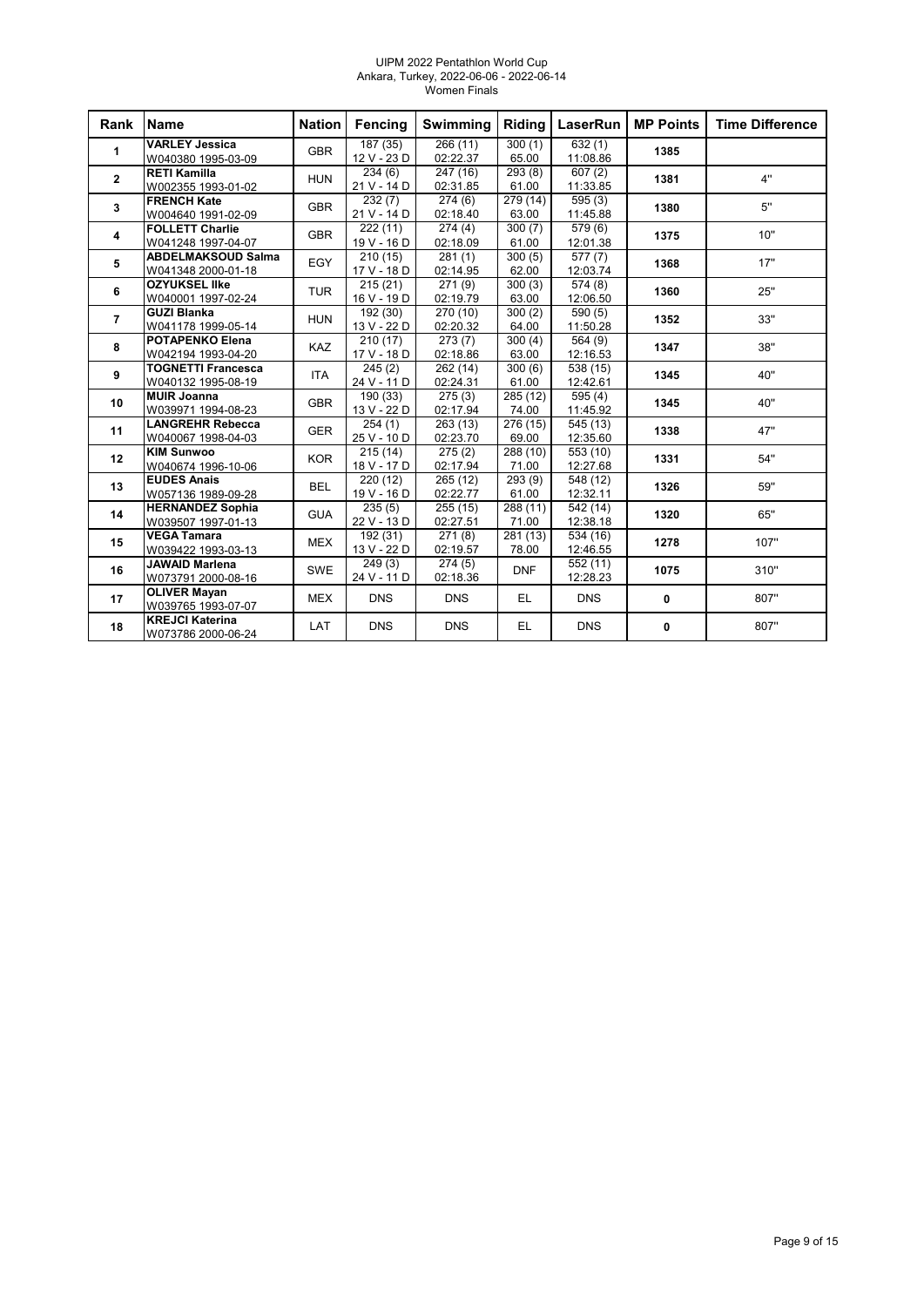#### UIPM 2022 Pentathlon World Cup Ankara, Turkey, 2022-06-06 - 2022-06-14 Men Finals

| Rank           | <b>Name</b>                                         | <b>Nation</b> | Fencing                          | Swimming                         | Riding            | <b>LaserRun</b>                 | <b>MP Points</b> | <b>Time Difference</b> |
|----------------|-----------------------------------------------------|---------------|----------------------------------|----------------------------------|-------------------|---------------------------------|------------------|------------------------|
| 1              | <b>CHOONG Joseph</b><br>M039720 1995-05-20          | <b>GBR</b>    | 245(4)<br>23 V - 11 D            | 300(8)<br>02:05.36               | 300(3)<br>62.00   | 658(9)<br>10:42.76              | 1503             |                        |
| $\mathbf{2}$   | <b>BOHM Csaba</b><br>M044097 2000-07-21             | <b>HUN</b>    | 230(10)<br>20 V - 14 D           | 306(1)<br>02:02.38               | 293 (10)<br>63.00 | $\sqrt{673}$ (2)<br>10:27.11    | 1502             | 1"                     |
| 3              | <b>MALAN Giorgio</b><br>M042144 2000-01-27          | <b>ITA</b>    | 235(7)<br>21 V - 13 D            | 304(3)<br>02:03.23               | 300(5)<br>61.00   | 662(8)<br>10:38.07              | 1501             | 2"                     |
| 4              | <b>SEO Changwan</b><br>M041148 1997-03-12           | <b>KOR</b>    | 233(12)<br>19 V - 15 D           | 306(2)<br>02:02.47               | 293(11)<br>62.00  | 666 (4)<br>10:34.87             | 1498             | 5"                     |
| 5              | <b>SUKHAREV Vladislav</b><br>M040830 1994-02-06     | <b>KAZ</b>    | 255(2)<br>25 V - 9 D             | 299(9)<br>02:05.64               | 300(4)<br>62.00   | 638 (14)<br>11:02.59            | 1492             | 11"                    |
| 6              | <b>PRADES Valentin</b><br>M038991 1992-09-26        | <b>FRA</b>    | 253(5)<br>23 V - 11 D            | 289 (12)<br>02:10.77             | 282 (13)<br>77.00 | 664 (6)<br>10:36.22             | 1488             | 15"                    |
| $\overline{7}$ | <b>DEMETER Bence</b><br>M005255 1990-03-19          | <b>HUN</b>    | $\sqrt{216}$ (20)<br>16 V - 18 D | 303(4)<br>02:03.74               | 300(6)<br>59.00   | 664 (6)<br>10:36.84             | 1483             | 20"                    |
| 8              | <b>LOUBET Brice</b><br>M039862 1995-05-27           | <b>FRA</b>    | 222(15)<br>18 V - 16 D           | 288(13)<br>02:11.20              | 286 (12)<br>65.00 | $\overline{678(1)}$<br>10:22.42 | 1474             | 29"                    |
| 9              | <b>PARISI Giuseppe Mattia</b><br>M040221 1994-09-29 | <b>ITA</b>    | 225(11)<br>19 V - 15 D           | 275(17)<br>02:17.96              | 300(1)<br>66.00   | 671(3)<br>10:29.54              | 1471             | 32"                    |
| 10             | <b>JUNG Jinhwa</b><br>M037739 1989-05-24            | <b>KOR</b>    | 242(6)<br>22 V - 12 D            | 301(7)<br>02:04.56               | 293(9)<br>63.00   | 619 (16)<br>11:21.74            | 1455             | 48"                    |
| 11             | <b>MAROSI Adam</b><br>M000964 1984-07-25            | <b>HUN</b>    | 217(17)<br>17 V - 17 D           | 301(6)<br>02:04.50               | 293 (8)<br>64.00  | $\sqrt{637(15)}$<br>11:03.53    | 1448             | 55"                    |
| 12             | <b>FAGUNDES Danilo</b><br>M039733 1988-02-25        | <b>BRA</b>    | 210(21)<br>16 V - 18 D           | 287 (14)<br>02:11.66             | 300(2)<br>66.00   | 650 (10)<br>10:50.21            | 1447             | 56"                    |
| 13             | <b>HOUSKA Filip</b><br>M043810 2001-07-02           | CZE           | 215(18)<br>17 V - 17 D           | 292 (10)<br>02:09.25             | 300(7)<br>59.00   | 616 (17)<br>11:24.07            | 1423             | 80"                    |
| 14             | <b>JUN Woongtae</b><br>M040342 1995-07-31           | <b>KOR</b>    | 264(1)<br>26 V - 8 D             | 302(5)<br>02:04.16               | EL.               | 644 (12)<br>10:56.00            | 1210             | 293"                   |
| 15             | <b>HAMAD Eslam</b><br>M039305 1992-10-07            | EGY           | 250(3)<br>24 V - 10 D            | $\overline{2}92(11)$<br>02:09.43 | EL.               | 640 (13)<br>11:00.62            | 1182             | 321"                   |
| 16             | <b>ELGENDY Mohamed</b><br>M049941 2002-07-05        | EGY           | 227(13)<br>19 V - 15 D           | 281 (16)<br>02:14.81             | EL.               | 664 (7)<br>10:36.36             | 1172             | 331"                   |
| 17             | <b>UNAL Bugra</b><br>M042228 1997-05-05             | <b>TUR</b>    | 215(19)<br>17 V - 17 D           | 284 (15)<br>02:13.12             | EL.               | 649 (11)<br>10:51.22            | 1148             | 355"                   |
| 18             | <b>HENRARD Alexandre</b><br>M040423 1992-07-11      | <b>FRA</b>    | <b>DNS</b>                       | <b>DNS</b>                       | EL.               | <b>DNS</b>                      | 0                | 854"                   |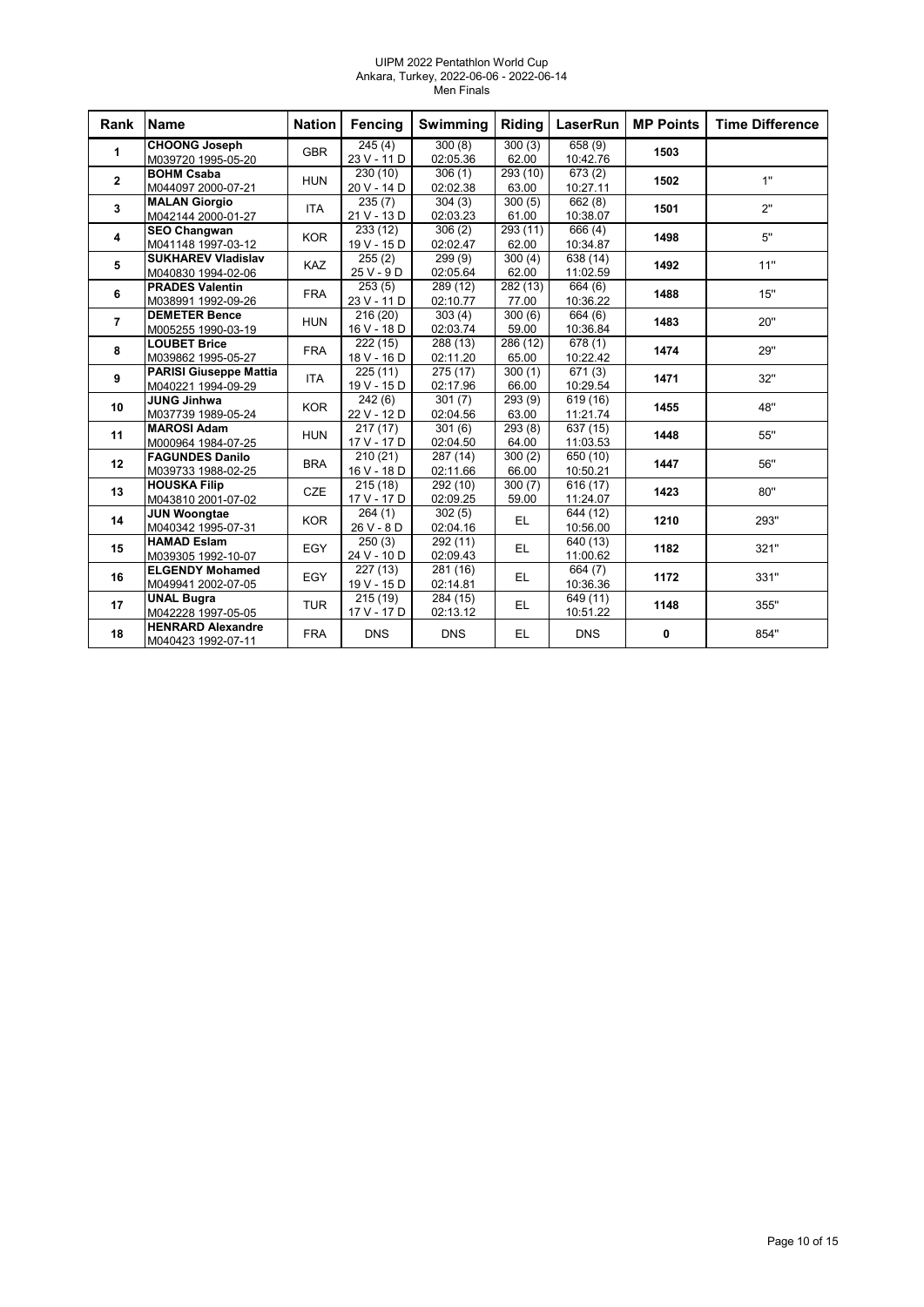#### UIPM 2022 Pentathlon World Cup Ankara, Turkey, 2022-06-06 - 2022-06-14 Mixed Relay

| Rank           | Team                                                                                                            | <b>Nation</b> | Fencing                 | Swimming             | Riding           | LaserRun             | <b>MP Points</b> | <b>Time Difference</b> |
|----------------|-----------------------------------------------------------------------------------------------------------------|---------------|-------------------------|----------------------|------------------|----------------------|------------------|------------------------|
| $\mathbf{1}$   | <b>KOR</b><br><b>SEONG Seungmin</b><br>W071999 2003-05-12<br><b>LEE Jihun</b><br>M040672 1995-11-13             | <b>KOR</b>    | 261(1)<br>21 V - 7 D    | 310(5)<br>02:00.24   | 279(5)<br>84.00  | 517 (5)<br>13:03.39  | 1367             |                        |
| $\overline{2}$ | <b>GER</b><br><b>KOHLMANN Janine</b><br>W002853 1990-11-25<br>DOGUE Marvin Faly<br>M038858 1995-10-31           | <b>GER</b>    | 240(3)<br>18 V - 10 D   | 303(10)<br>02:03.91  | 285(4)<br>97.00  | 531(2)<br>12:49.54   | 1359             | 8"                     |
| 3              | <b>EGY</b><br><b>KANDIL Amira</b><br>W042925 2003-02-19<br>SHABAN Mohanad<br>M042104 2000-07-02                 | EGY           | 238(4)<br>18 V - 10 D   | 313(2)<br>01:58.77   | 273(6)<br>95.00  | 527(3)<br>12:53.79   | 1351             | 16"                    |
| 4              | <b>GBR</b><br><b>VARLEY Jessica</b><br>W040380 1995-03-09<br><b>CHOONG Henry</b><br>M040381 1997-04-22          | <b>GBR</b>    | 215(5)<br>15 V - 13 D   | 313(1)<br>01:58.61   | 300(2)<br>77.00  | 520 (4)<br>13:00.00  | 1348             | 19"                    |
| 5              | <b>CZE</b><br>NOVOTNA Veronika<br>W042326 2000-11-10<br><b>TUMA Matous</b><br>M043814 2001-09-05                | CZE           | 215(7)<br>15 V - 13 D   | 301(14)<br>02:04.75  | 300(1)<br>86.00  | 510(6)<br>13:10.59   | 1326             | 41"                    |
| 6              | <b>ITA</b><br>FREZZA Alessandra<br>W040222 1995-07-05<br><b>MICHELI Roberto</b><br>M040839 1997-05-12           | <b>ITA</b>    | 216(8)<br>14 V - 14 D   | 309(6)<br>02:00.98   | 293(3)<br>83.00  | 506 (10)<br>13:14.79 | 1324             | 43"                    |
| $\overline{7}$ | <b>MEX</b><br><b>ARCEO Mariana</b><br>W039816 1994-04-26<br><b>PADILLA Manuel</b><br>M039425 1992-04-24         | <b>MEX</b>    | 215(6)<br>15 V - 13 D   | 301(13)<br>02:04.55  | 256(7)<br>102.00 | 505 (11)<br>13:15.54 | 1277             | 90"                    |
| 8              | <b>FRA</b><br><b>CLOUVEL Elodie</b><br>W039469 1989-01-12<br><b>BELAUD Valentin</b><br>M038104 1992-09-14       | <b>FRA</b>    | 257(2)<br>21 V - 7 D    | 312(4)<br>01:59.38   | EL               | 533 (1)<br>12:47.61  | 1102             | 265"                   |
| 9              | <b>KAZ</b><br>YAKOVLEVA Lyudmila<br>W043300 2000-08-20<br><b>BORODA-DUDOCHKIN Giorgiy</b><br>M045077 2001-11-15 | KAZ           | 196 (10)<br>12 V - 16 D | 306 (7)<br>02:02.18  | EL               | 507 (9)<br>13:13.02  | 1009             | 358"                   |
| 10             | <b>SWE</b><br><b>JAWAID Marlena</b><br>W073791 2000-08-16<br><b>STEINBOCK Daniel</b><br>M039806 1996-02-11      | SWE           | 210(9)<br>14 V - 14 D   | 305(9)<br>02:02.79   | EL.              | 487 (13)<br>13:33.34 | 1002             | 365"                   |
| 11             | <b>BRA</b><br><b>ABREU Isabela</b><br>W043228 1995-05-21<br><b>FAGUNDES Danilo</b><br>M039733 1988-02-25        | <b>BRA</b>    | 189(11)<br>11 V - 17 D  | 302(12)<br>02:04.32  | EL               | 496 (12)<br>13:24.23 | 987              | 380"                   |
| 12             | <b>TUR</b><br>OZYUKSEL Ilke<br>W040001 1997-02-24<br><b>UNAL Bugra</b><br>M042228 1997-05-05                    | <b>TUR</b>    | 173 (13)<br>$9V - 19D$  | 303(11)<br>02:03.98  | EL.              | 509 (7)<br>13:11.02  | 985              | 382"                   |
| 13             | <b>GUA</b><br><b>HERNANDEZ Sophia</b><br>W039507 1997-01-13<br>OCHOA JUAN<br>M044315 2003-03-10                 | <b>GUA</b>    | 172 (14)<br>8 V - 20 D  | 290 (15)<br>02:10.03 | EL.              | 508(8)<br>13:12.60   | 970              | 397"                   |
| 14             | ECU<br>SALAZAR ALMEIDA DARA ALEJANDRA<br>W073328 2008-06-04<br><b>TORRES Andrés</b><br>M059082 2000-12-01       | ECU           | 187 (12)<br>11 V - 17 D | 312(3)<br>01:59.24   | EL.              | 470 (14)<br>13:50.37 | 969              | 398"                   |
| 15             | <b>ARG</b><br>SERRANO Maria Belen<br>W044317 2003-04-24<br><b>LIMA Vicente</b><br>M040727 1999-07-22            | ARG           | 138 (15)<br>4 V - 24 D  | 305(8)<br>02:02.62   | EL.              | 434 (15)<br>14:26.85 | 877              | 490"                   |
| 16             | <b>HUN</b><br><b>GUZI Blanka</b><br>W041178 1999-05-14<br><b>BOHM Csaba</b><br>M044097 2000-07-21               | <b>HUN</b>    | <b>DNS</b>              | <b>DNS</b>           | <b>DNS</b>       | <b>DNS</b>           | 0                | 850"                   |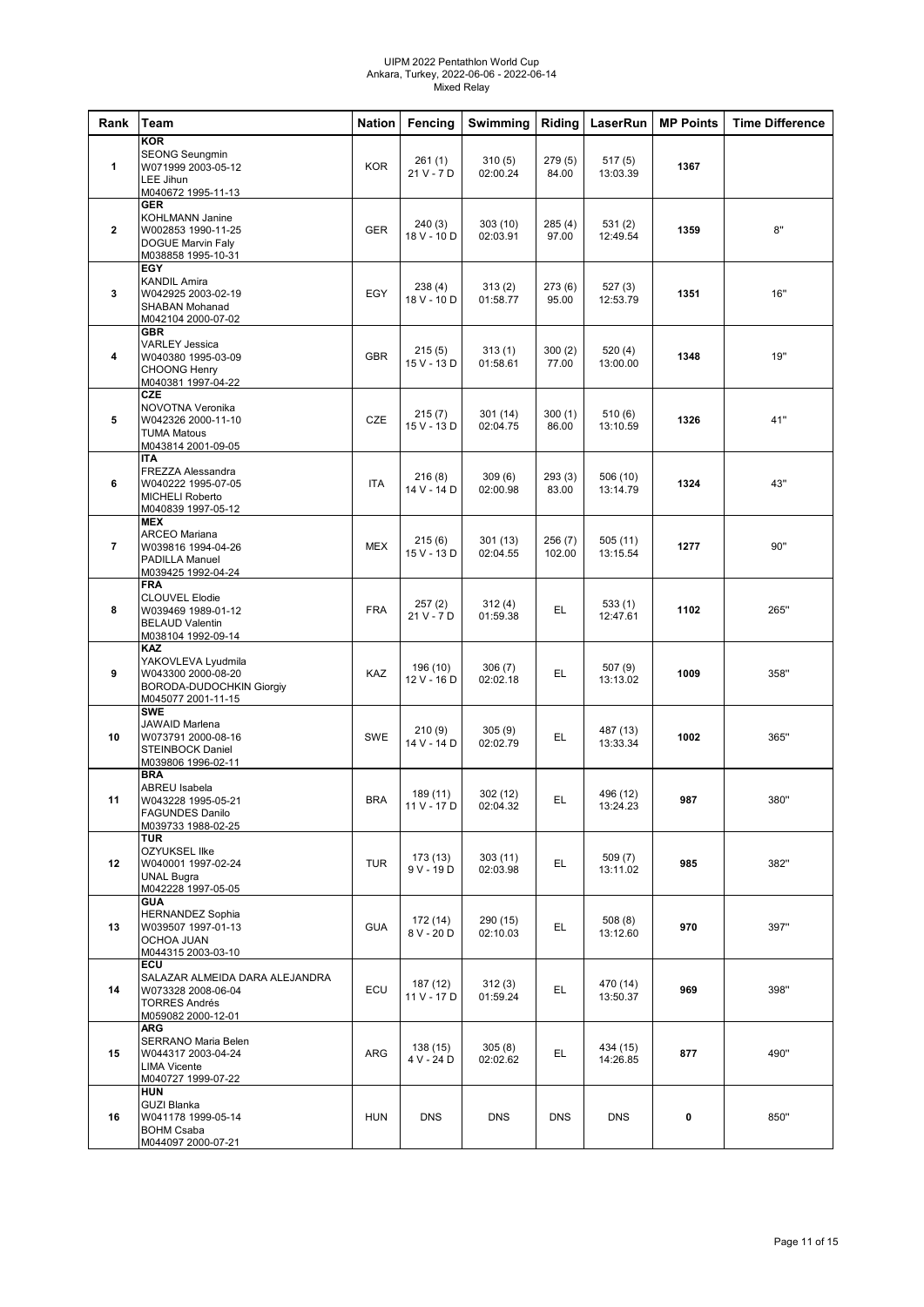# UIPM 2022 Pentathlon World Cup Ankara, Turkey, 2022-06-06 - 2022-06-14 Women Final Individual Results

| Rank                    | <b>Reached Level Name</b> |                                                      | Nation     | Fencing                 | Swimming   Riding   LaserRun |                        | <b>MP Points</b> | <b>Time Difference</b> |
|-------------------------|---------------------------|------------------------------------------------------|------------|-------------------------|------------------------------|------------------------|------------------|------------------------|
| 1                       | Q                         | <b>VARLEY Jessica</b><br>W040380 1995-03-09          | GBR        | 185(35)<br>12 V - 23 D  | 270(6)<br>02:20.37           | 610(2)<br>11:30.50     | 1065             | 9"                     |
| $\overline{\mathbf{2}}$ | Q                         | <b>RETI Kamilla</b><br>W002355 1993-01-02            | <b>HUN</b> | 232(6)<br>21 V - 14 D   | 243(18)<br>02:33.96          | 588(2)<br>11:52.00     | 1063             | 7"                     |
| 3                       | Q                         | <b>FRENCH Kate</b>                                   | GBR        | 234(7)                  | 272 (3)                      | 568 (8)                | 1074             |                        |
| 4                       | Q                         | W004640 1991-02-09<br><b>FOLLETT Charlie</b>         | GBR        | 21 V - 14 D<br>224 (11) | 02:19.27<br>269(8)           | 12:12.30<br>575 (6)    | 1068             | 2"                     |
|                         |                           | W041248 1997-04-07<br><b>ABDELMAKSOUD Salma</b>      |            | 19 V - 16 D<br>212 (15) | 02:20.62<br>283 (1)          | 12:05.70<br>575 (5)    |                  |                        |
| 5                       | Q                         | <u>W041348 2000-01-18</u>                            | EGY        | 17 V - 18 D<br>207 (21) | 02:13.87<br>275(2)           | 12:05.40<br>585 (6)    | 1070             |                        |
| 6                       | Q                         | <b>OZYUKSEL IIke</b><br>W040001 1997-02-24           | <b>TUR</b> | 16 V - 19 D             | 02:17.81                     | 11:55.00               | 1067             | 7"                     |
| 7                       | Q                         | <b>GUZI Blanka</b><br>W041178 1999-05-14             | <b>HUN</b> | 190 (30)<br>13 V - 22 D | 271(5)<br>02:19.88           | 598 (5)<br>11:42.20    | 1059             | 15"                    |
| 8                       | Q                         | POTAPENKO Elena<br>W042194 1993-04-20                | KAZ        | 210 (17)<br>17 V - 18 D | 275(4)<br>02:17.99           | 575 (5)<br>12:05.10    | 1060             | 10"                    |
| 9                       | Q                         | <b>TOGNETTI Francesca</b>                            | <b>ITA</b> | 245(2)                  | 266 (9)                      | 557 (11)               | 1068             | 6"                     |
| 10                      | Q                         | W040132 1995-08-19<br><b>MUIR Joanna</b>             | GBR        | 24 V - 11 D<br>204(33)  | 02:22.19<br>275(3)           | 12:23.40<br>584 (3)    | 1063             | 7"                     |
|                         |                           | W039971 1994-08-23<br><b>LANGREHR Rebecca</b>        |            | 13 V - 22 D<br>254(1)   | 02:17.81<br>261 (13)         | 11:56.70<br>555 (12)   |                  |                        |
| 11                      | Q                         | W040067 1998-04-03<br><b>KIM Sunwoo</b>              | GER        | 25 V - 10 D<br>219 (14) | 02:24.55<br>276(2)           | 12:25.30<br>570(8)     | 1070             |                        |
| 12                      | Q                         | W040674 1996-10-06                                   | <b>KOR</b> | 18 V - 17 D             | 02:17.35                     | 12:10.80               | 1065             | 5"                     |
| 13                      | Q                         | <b>EUDES Anais</b><br>W057136 1989-09-28             | <b>BEL</b> | 220 (12)<br>19 V - 16 D | 266 (10)<br>02:22.20         | 576 (7)<br>12:04.30    | 1062             | 12"                    |
| 14                      | Q                         | <b>HERNANDEZ Sophia</b><br>W039507 1997-01-13        | <b>GUA</b> | 235(5)<br>22 V - 13 D   | 260 (13)<br>02:25.00         | 565 (9)<br>12:15.70    | 1060             | 14"                    |
| 15                      | Q                         | <b>VEGA Tamara</b>                                   | MEX        | 190 (31)<br>13 V - 22 D | 272(6)<br>02:19.34           | 599 (1)<br>11:41.00    | 1061             | 9"                     |
| 16                      | Q                         | W039422 1993-03-13<br><b>JAWAID Marlena</b>          | SWE        | 247(3)                  | 271(7)                       | 552 (14)               | 1070             |                        |
|                         |                           | W073791 2000-08-16<br><b>OLIVER Mayan</b>            |            | 24 V - 11 D<br>195 (25) | 02:19.54<br>259 (15)         | 12:28.20<br>612(1)     |                  |                        |
| 17                      | Q                         | W039765 1993-07-07<br><b>KREJCI Katerina</b>         | MEX        | 14 V - 21 D<br>207 (22) | 02:25.93<br>257 (16)         | 11:28.10<br>600(4)     | 1066             | 8"                     |
| 18                      | Q                         | W073786 2000-06-24                                   | LAT        | 16 V - 19 D             | 02:26.97                     | 11:40.70               | 1064             | 10"                    |
| 19                      | Q                         | <b>TOGNETTI Aurora</b><br>W040437 1998-09-13         | <b>ITA</b> | 249(4)<br>24 V - 11 D   | 279 (1)<br>02:15.75          | 531 (15)<br>12:49.40   | 1059             | 15"                    |
| 20                      | Q                         | <b>SALMINEN Laura</b><br>W001997 1987-04-09          | FIN        | 230(8)<br>21 V - 14 D   | 260 (14)<br>02:25.45         | 563 (10)<br>12:17.60   | 1053             | 21"                    |
| 21                      | Q                         | <b>MERCURI Beatrice</b><br>W040843 2000-01-01        | <b>ITA</b> | 212 (16)<br>17 V - 18 D | 274 (5)<br>02:18.16          | 565 (9)<br>12:15.00    | 1051             | 19"                    |
| 22                      | Q                         | <b>KIM Sehee</b>                                     | <b>KOR</b> | 220 (10)                | 268 (9)                      | 557 (11)               | 1045             | 25"                    |
| 23                      | Q                         | W040750 1995-11-25<br><b>JURT Anna</b>               | SUI        | 19 V - 16 D<br>195(26)  | 02:21.36<br>238 (17)         | 12:23.80<br>604(3)     | 1037             | 37"                    |
|                         |                           | W042140 2001-12-28<br><b>EGLOFF Lea</b>              |            | 14 V - 21 D<br>205 (20) | 02:36.15<br>265 (11)         | 11:36.20<br>563 (10)   |                  |                        |
| 24                      | Q                         | W042141 2000-08-07                                   | SUI        | 16 V - 19 D<br>215(13)  | 02:22.75<br>264 (12)         | 12:17.90<br>553 (13)   | 1033             | 37"                    |
| 25                      | Q                         | <b>LOPEZ Maria Lea</b><br>W041520 2000-08-04         | <b>ITA</b> | 18 V - 17 D             | 02:23.15                     | 12:27.30               | 1032             | 38"                    |
| 26                      | Q                         | <b>NOWACKA Oktawia</b><br>W038035 1991-01-02         | POL        | 229 (9)<br>20 V - 15 D  | 271 (4)<br>02:19.71          | 525 (16)<br>12:55.30   | 1025             | 49"                    |
| 27                      | Q                         | JANG Haeun<br>W078108 2004-12-27                     | <b>KOR</b> | 209 (19)<br>16 V - 19 D | 263(11)<br>02:23.72          | 549(13)<br>12:31.00    | 1021             | 53"                    |
| 28                      | Q                         | <b>ABREU Isabela</b>                                 | <b>BRA</b> | 204 (24)                | 267(8)                       | 541 (14)               | 1012             | 62"                    |
| 29                      | Q                         | W043228 1995-05-21<br><b>MATTHES Anna</b>            | GER        | 15 V - 20 D<br>194 (32) | 02:21.99<br>262 (12)         | 12:39.00<br>550 (12)   | 1006             | 68"                    |
|                         |                           | W040478 1998-03-05<br><b>AMER Zeina</b>              |            | 13 V - 22 D<br>185 (34) | 02:24.04<br>246 (17)         | 12:30.40<br>571(7)     |                  |                        |
| 30                      | Q                         | W041878 2005-04-25<br><b>FUENZALIDA Camila</b>       | EGY        | 12 V - 23 D<br>195 (28) | 02:32.02<br>259 (14)         | 12:09.50<br>544 (15)   | 1002             | 68"                    |
| 31                      | Q                         | W044316 2000-03-29                                   | ARG        | 14 V - 21 D             | 02:25.90                     | 12:36.50               | 998              | 72"                    |
| 32                      | Q                         | <b>FERNANDEZ DONDA Esther</b><br>W049739 2003-02-23  | GER        | 210 (18)<br>17 V - 18 D | 255 (16)<br>02:27.70         | 532 (16)<br>12:48.00   | 997              | 73"                    |
| 33                      | Q                         | <b>ARCEO Mariana</b><br>W039816 1994-04-26           | MEX        | 200 (23)<br>15 V - 20 D | 269(7)<br>02:20.88           | 516 (17)<br>13:04.10   | 985              | 89"                    |
| 34                      | Q                         | VAN DER MERWE Alida<br>W042983 2003-03-14            | <b>RSA</b> | 195 (27)<br>14 V - 21 D | 265 (10)<br>02:22.68         | 517 (18)<br>13:03.20   | 977              | 93"                    |
| 35                      | Q                         | <b>ALPUGAN SESIM</b>                                 | TUR        | 182 (36)                | 259 (15)                     | 530 (17)               | 971              | 99"                    |
| 36                      | Q                         | W042994 1999-12-03<br><b>MALISZEWSKA Anna</b>        | POL        | 11 V - 24 D<br>201 (29) | 02:25.95<br><b>DNS</b>       | 12:50.80<br><b>DNS</b> | 201              | 873"                   |
|                         |                           | W039219 1993-07-02<br><b>ASLAN Sidal</b>             |            | 14 V - 21 D<br>222 (11) | 274(9)                       | 517(23)                |                  |                        |
| 37                      | Q                         | W040872 1999-04-13<br><b>ROUBICKOVA Anna</b>         | TUR        | 16 V - 12 D<br>180 (23) | 02:18.41<br>254 (21)         | 13:03.00<br>575 (5)    | 1013             | 69"                    |
| 38                      | Q                         | 0001 0913400                                         | CZE        | IN V - 18 F             | 02.281                       | 12.05.23               | 1009             | 72"                    |
| 39                      | Q                         | <b>SEONG Seungmin</b><br>W071999 2003-05-12          | <b>KOR</b> | 145 (29)<br>5 V - 23 D  | 278 (3)<br>02:16.11          | 571 (4)<br>12:09.00    | 994              | 88"                    |
| 40                      | Q                         | POLAT Yaren Nur<br>W044102 2001-04-28                | <b>TUR</b> | 201 (19)<br>13 V - 15 D | 263 (12)<br>02:23.94         | 527 (23)<br>12:53.24   | 991              | 90"                    |
| 41                      | Q                         | YAKOVLEVA Lyudmila<br>W043300 2000-08-20             | KAZ        | 180 (24)<br>10 V - 18 D | 270 (12)<br>02:20.40         | 536 (19)<br>12:44.00   | 986              | 96"                    |
| 42                      | Q                         | <b>FRENCH Phaelen</b>                                | <b>USA</b> | 187 (21)                | 237 (27)                     | 552 (16)               | 976              | 105"                   |
|                         |                           | W040762 1990-06-30<br><b>ELGAMAL Noureen</b>         |            | 11 V - 17 D<br>187 (22) | 02:36.90<br>255 (20)         | 12:28.98<br>523 (24)   |                  |                        |
| 43                      | Q                         | W041347 1999-10-31<br>SALAZAR ALMEIDA DARA ALEJANDRA | EGY        | 11 V - 17 D<br>194 (23) | 02:27.66<br>257 (23)         | 12:57.29<br>513 (24)   | 965              | 116"                   |
| 44                      | Q                         | W073328 2008-06-04<br><b>AHAUS Viktoria</b>          | ECU        | 12 V - 16 D<br>236(4)   | 02:26.74<br>256 (24)         | 13:07.00<br>467(26)    | 964              | 118"                   |
| 45                      | Q                         | W071959 2001-04-30                                   | <b>USA</b> | 18 V - 10 D             | 02:27.16                     | 13:53.00               | 959              | 123"                   |
| 46                      | Q                         | <b>DEDE Almira Belemir</b><br>W075440 2005-01-16     | TUR        | 138 (28)<br>4 V - 24 D  | 248 (24)<br>02:31.06         | 570 (8)<br>12:10.84    | 956              | 125"                   |
| 47                      | Q                         | <b>NARANJO SOL</b><br>W073314 2007-08-17             | ECU        | 166 (25)<br>8 V - 20 D  | 240(25)<br>02:35.20          | 546 (18)<br>12:34.02   | 952              | 129"                   |
| 48                      | Q                         | <b>GULEL Selen</b>                                   | <b>TUR</b> | 159(28)<br>$7V - 21D$   | 260(19)                      | 524(21)                | 943              | 139"                   |
| 49                      | Q                         | W062552 2003-07-13<br><b>AKSIN Ipek</b>              | TUR        | 201 (22)                | 02:25.02<br>278 (4)          | 12:56.00<br>451 (27)   | 930              | 152"                   |
|                         |                           | W039555 1996-06-29<br><b>CUASPUD Marcela</b>         |            | 13 V - 15 D<br>159 (27) | 02:16.11<br>250 (27)         | 14:09.00<br>518 (22)   |                  |                        |
| 50                      | Q                         | W042095 1995-04-27<br><b>EYIPOGLU Selin</b>          | ECU        | 7 V - 21 D<br>215(14)   | 02:30.01<br>253 (22)         | 13:02.00<br>452 (28)   | 927              | 155"                   |
| 51                      | Q                         | W043353 2002-10-10                                   | TUR        | 15 V - 13 D             | 02:28.98                     | 14:08.33               | 920              | 161"                   |
| 52                      | Q                         | <b>ÇALI?KAN EBRAR</b><br>W073575 2004-07-01          | TUR        | 159 (26)<br>$7V - 21D$  | 270 (13)<br>02:20.45         | 477(25)<br>13:43.00    | 906              | 176"                   |
| 53                      | Q                         | МОНАММЕD Мауа<br>W050008 2000-11-29                  | EGY        | 152 (26)<br>6 V - 22 D  | 233 (28)<br>02:38.95         | 519 (25)<br>13:01.15   | 904              | 177"                   |
| 54                      | Q                         | <b>GUL AYSEN BENSU</b>                               | TUR        | 152 (27)                | 263 (11)                     | 477 (27)               | 892              | 189"                   |
|                         | Q                         | W073577 2004-07-30<br><b>BOGAN Basak yaprak</b>      | TUR        | 6 V - 22 D<br>138 (28)  | 02:23.88<br>250 (23)         | 13:43.97<br>494 (26)   | 882              | 199"                   |
| 55                      |                           | W067565 2005-05-31<br><b>SERRANO Maria Belen</b>     |            | 4 V - 24 D<br>215(14)   | 02:30.24<br>263 (17)         | 13:26.28<br>397 (29)   |                  |                        |
| 56                      | Q                         | W044317 2003-04-24                                   | ARG        | 15 V - 13 D             | 02:23.65                     | 15:03.00               | 875              | 207"                   |
| 57                      | Q                         | <b>DEMIR ILAYDA</b><br>W073576 2003-12-31            | TUR        | 173(25)<br>$9V - 19D$   | 245 (29)<br>02:32.91         | 401 (28)<br>14:59.00   | 819              | 263"                   |
| 58                      | Q                         | <b>THOMPSON Corinne</b><br>W078974 1998-08-31        | <b>USA</b> | 180 (24)<br>10 V - 18 D | 216 (29)<br>02:47.24         | 338 (29)<br>16:02.16   | 734              | 347"                   |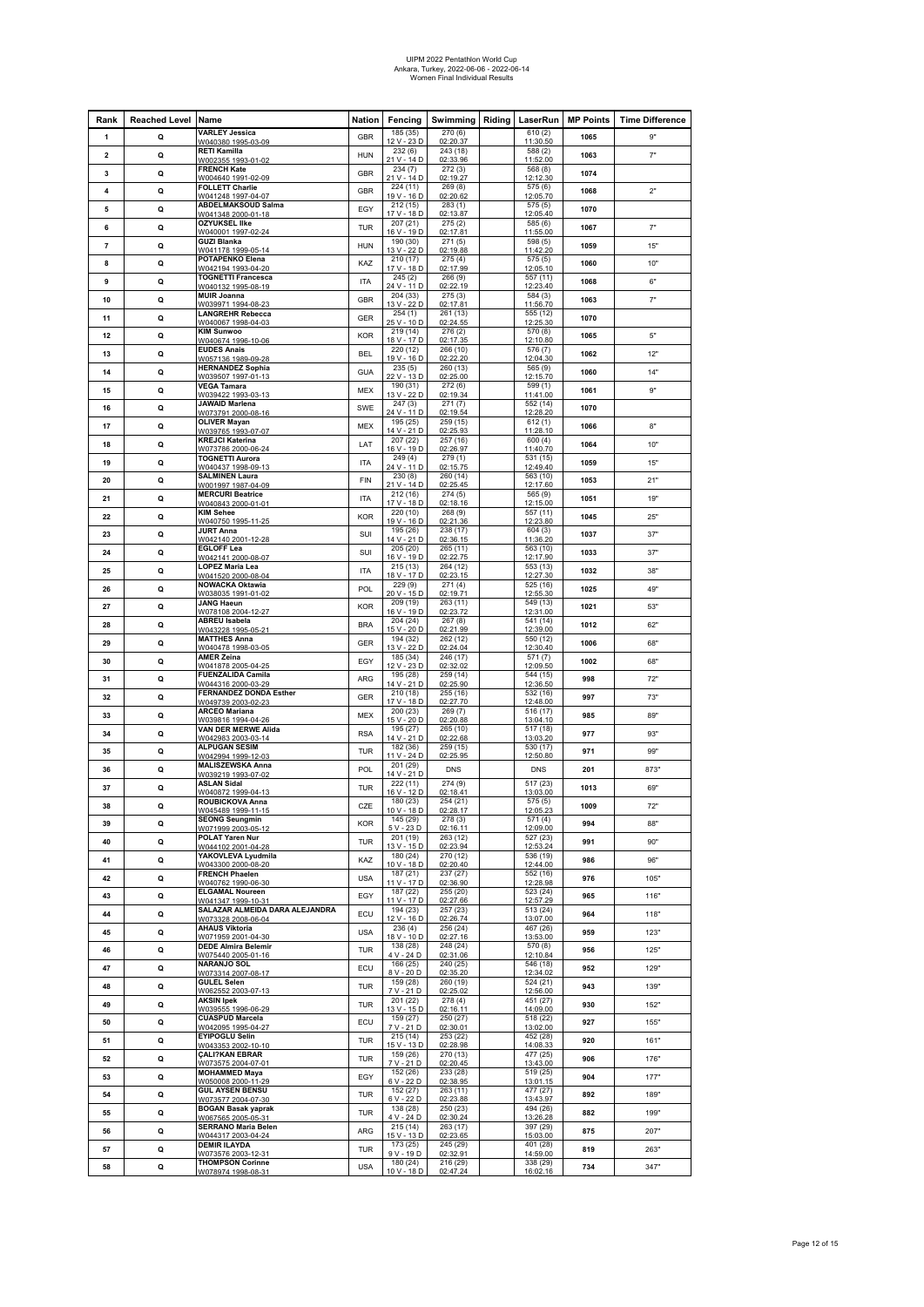## UIPM 2022 Pentathlon World Cup Ankara, Turkey, 2022-06-06 - 2022-06-14 Men Final Indvidual Results

| Rank           | <b>Reached Level</b> | Name                                                  | <b>Nation</b> | Fencing                 | Swimming               | Riding | LaserRun               | <b>MP Points</b> | <b>Time Difference</b> |
|----------------|----------------------|-------------------------------------------------------|---------------|-------------------------|------------------------|--------|------------------------|------------------|------------------------|
| 1              | Q                    | <b>CHOONG Joseph</b><br>M039720 1995-05-20            | <b>GBR</b>    | 251(4)<br>23 V - 11 D   | 299 (6)<br>02:05.94    |        | 621 (16)<br>11:19.70   | 1171             | 1"                     |
| $\mathbf 2$    | Q                    | <b>BOHM Csaba</b>                                     | HUN           | 236 (10)                | 308 (1)                |        | 627(14)                | 1171             | 1"                     |
| 3              | Q                    | M044097 2000-07-21<br><b>MALAN Giorgio</b>            | <b>ITA</b>    | 20 V - 14 D<br>239 (7)  | 02:01.37<br>305(4)     |        | 11:13.20<br>630 (10)   | 1174             | $5"$                   |
|                |                      | M042144 2000-01<br><b>SEO Changwan</b>                |               | 21 V - 13 D<br>225 (12) | 02:02.80<br>302(4)     |        | 11:10.20<br>645 (10)   |                  |                        |
| 4              | Q                    | M041148 1997-03<br><b>SUKHAREV Vladislav</b>          | <b>KOR</b>    | 19 V - 15 D<br>259(2)   | 02:04.37               |        | 10:55.20               | 1172             |                        |
| 5              | Q                    | M040830 1994-02-06                                    | KAZ           | $25V - 9D$              | 300(8)<br>02:05.14     |        | 620 (15)<br>11:20.80   | 1179             |                        |
| 6              | Q                    | <b>PRADES Valentin</b><br>M038991 1992-09-26          | <b>FRA</b>    | 245(5)<br>23 V - 11 D   | 294 (9)<br>02:08.18    |        | 631 (13)<br>11:09.90   | 1170             | 2 <sup>n</sup>         |
| $\overline{7}$ | Q                    | <b>DEMETER Bence</b>                                  | <b>HUN</b>    | 214 (20)                | 305(3)                 |        | 652(7)                 | 1171             | 8"                     |
| 8              | Q                    | M005255 1990-03-19<br><b>LOUBET Brice</b>             | <b>FRA</b>    | 16 V - 18 D<br>220 (15) | 02:02.66<br>292 (12)   |        | 10:48.80<br>658 (4)    | 1170             | 2"                     |
|                |                      | M039862 1995-05<br>PARISI Giuseppe Mattia             |               | 18 V - 16 D<br>227 (11) | 02:09.41<br>281 (16)   |        | 10:42.30<br>657 (5)    |                  |                        |
| 9              | Q                    | M040221 1994-09-29<br><b>JUNG Jinhwa</b>              | <b>ITA</b>    | 19 V - 15 D<br>240(6)   | 02:14.80<br>301(7)     |        | 10:43.50<br>629 (12)   | 1165             | 14"                    |
| 10             | Q                    | M037739 1989-05                                       | <b>KOR</b>    | 22 V - 12 D             | 02:04.58               |        | 11:11.40               | 1170             | 9"                     |
| 11             | Q                    | <b>MAROSI Adam</b><br>M000964 1984-07                 | <b>HUN</b>    | 217(17)<br>17 V - 17 D  | 302(6)<br>02:04.30     |        | 650 (8)<br>10:50.40    | 1169             | 10"                    |
| 12             | Q                    | <b>FAGUNDES Danilo</b><br>M039733 1988-02-25          | <b>BRA</b>    | 212 (21)<br>16 V - 18 D | 291 (13)<br>02:09.79   |        | 664 (3)<br>10:36.80    | 1167             | 5"                     |
| 13             | $\Omega$             | <b>HOUSKA Filip</b>                                   | CZE           | 223 (18)                | 292 (11)               |        | 653 (5)                | 1168             | $4"$                   |
| 14             |                      | M043810 2001-07-02<br><b>JUN Woongtae</b>             | <b>KOR</b>    | 17 V - 17 D<br>260(1)   | 02:09.20<br>299(5)     |        | 10:47.10<br>613 (17)   |                  |                        |
|                | Q                    | M040342 1995-01<br><b>HAMAD Eslam</b>                 |               | 26 V - 8 D<br>250(3)    | 02:05.52<br>294 (10)   |        | 11:27.40<br>627 (15)   | 1172             |                        |
| 15             | Q                    | M039305 1992-10                                       | <b>FGY</b>    | 24 V - 10 D             | 02:08.45               |        | 11:13.80               | 1171             | 1"                     |
| 16             | Q                    | <b>ELGENDY Mohamed</b><br>M049941 2002-07-05          | EGY           | 227 (13)<br>19 V - 15 D | 288 (12)<br>02:11.17   |        | 658 (4)<br>10:42.40    | 1173             | $6"$                   |
| 17             | Q                    | <b>UNAL Bugra</b><br>M042228 1997-05-05               | TUR           | 215 (19)<br>17 V - 17 D | 292 (10)<br>02:09.21   |        | 663 (3)<br>10:37.90    | 1170             | 9"                     |
| 18             | Q                    | <b>HENRARD Alexandre</b>                              | <b>FRA</b>    | 202 (26)                | 303(5)                 |        | 664 (2)                | 1169             | 10"                    |
| 19             | Q                    | M040423 1992-07-11<br><b>MOURCIA Jean-Baptiste</b>    | FRA           | 14 V - 20 D<br>192 (29) | 02:03.53<br>287 (13)   |        | 10:36.60<br>683 (1)    | 1162             | 17"                    |
|                |                      | M041731 1999-09-30<br><b>UIBEL Pele</b>               |               | 12 V - 22 D<br>230(9)   | 02:11.74<br>281 (18)   |        | 10:17.30<br>649 (9)    |                  |                        |
| 20             | Q                    | M043527 2000-08-24<br><b>CARRILLO Duilio</b>          | GER           | 20 V - 14 D<br>205 (24) | 02:14.53<br>290 (14)   |        | 10:51.40<br>665 (1)    | 1160             | 12"                    |
| 21             | Q                    | M049394 1997-03-23                                    | MEX           | 15 V - 19 D             | 02:10.45               |        | 10:35.50               | 1160             | 12"                    |
| 22             | Q                    | <b>TOVKAI Oleksandr</b><br>M041405 1996-01-2          | <b>UKR</b>    | 207 (23)<br>15 V - 19 D | 298 (8)<br>02:06.26    |        | 652(6)<br>10:48.10     | 1157             | 15"                    |
| 23             | Q                    | <b>HERNANDEZ Emiliano</b><br>M041204 1998-01-26       | <b>MEX</b>    | 212 (22)<br>16 V - 18 D | 295(9)<br>02:07.61     |        | 646 (9)<br>10:54.40    | 1153             | 26'                    |
| 24             | Q                    | <b>LAWRYNOWICZ Daniel</b>                             | POL           | 204 (25)                | 298 (7)                |        | 650 (7)                | 1152             | 20"                    |
| 25             |                      | M040959 1997-09-30<br><b>KARDOS Bence</b>             | <b>HUN</b>    | 14 V - 20 D<br>190 (30) | 02:06.03<br>303(3)     |        | 10:50.70<br>650 (8)    |                  | 29'                    |
|                | Q                    | M040948 1998-05<br>FREZZA Stefano                     |               | 12 V - 22 D<br>194 (31) | 02:03.54<br>281 (17)   |        | 10:50.90<br>665 (2)    | 1143             |                        |
| 26             | Q                    | M041516 2000-05-16                                    | <b>ITA</b>    | $12V - 22D$             | 02:14.51               |        | 10:35.20               | 1140             | 32"                    |
| 27             | Q                    | <b>TORRES Andrés</b><br>M059082 2000-12-01            | ECU           | 197(27)<br>13 V - 21 D  | 307 (2)<br>02:01.69    |        | 630 (11)<br>11:10.30   | 1134             | 45"                    |
| 28             | Q                    | <b>LIMA Vicente</b><br>M040727 1999-07-22             | ARG           | 182 (33)<br>10 V - 24 C | 305(2)<br>02:02.95     |        | 643 (11)<br>10:57.30   | 1130             | 42"                    |
| 29             | Q                    | <b>MIHALEV Todor</b>                                  | <b>BUL</b>    | 232(8)                  | 284 (14)               |        | 614 (16)               | 1130             | 49"                    |
| 30             | Q                    | M040990 1997-04-27<br><b>DOGUE Patrick</b>            | GER           | 20 V - 14 D<br>222(14)  | 02:13.05<br>281 (15)   |        | 11:26.60<br>623(14)    | 1126             | 53"                    |
|                |                      | M002487 1992-03-09<br><b>CHOONG Henry</b>             |               | 18 V - 16 D<br>192 (28) | 02:14.76<br>307(1)     |        | 11:17.40<br>625 (13)   |                  |                        |
| 31             | Q                    | M040381 1997-04-22<br><b>BORODA-DUDOCHKIN Giorgiy</b> | GBR           | 12 V - 22 D             | 02:01.56               |        | 11:15.00               | 1124             | 55'                    |
| 32             | Q                    | M045077 2001-11-15                                    | KAZ           | 170 (35)<br>8 V - 26 D  | 292 (11)<br>02:09.24   |        | 655 (6)<br>10:45.70    | 1117             | 62"                    |
| 33             | Q                    | <b>ASHIDA Yoshiki</b><br>M061107 1992-05-31           | .IPN          | 190 (32)<br>12 V - 22 D | 287 (16)<br>02:11.73   |        | 638 (12)<br>11:02.60   | 1115             | 57'                    |
| 34             | Q                    | <b>ILYASHENKO Pavel</b>                               | KAZ           | 215 (16)<br>17 V - 17 D | 288 (15)<br>02:11.13   |        | 562 (18)<br>12:18.50   | 1065             | 107"                   |
| 35             | Q                    | M003895 1990-06-23<br><b>MOHAMED Moutaz</b>           | EGY           | DNS                     | <b>DNS</b>             |        | DNS                    | 0                | 1179"                  |
|                |                      | M049123 2004-10-01<br><b>LIEBIG Fabian</b>            |               |                         |                        |        |                        |                  |                        |
| 36             | $\Omega$             | M039549 1994-06-18<br><b>SAMSONOV Valentin</b>        | GER           | <b>DNS</b><br>208 (25)  | <b>DNS</b><br>298 (10) |        | <b>DNS</b><br>645 (11) | $\mathbf{0}$     | 1179"                  |
| 37             | Q                    | M040945 1999-02-13                                    | <b>MDA</b>    | 16 V - 17 D             | 02:06.33               |        | 10:55.00               | 1151             | 22"                    |
| 38             | Q                    | <b>AHARUSHEV Maksym</b><br>M073302 2000-01-21         | <b>UKR</b>    | 208 (22)<br>16 V - 17 D | 295 (13)<br>02:07.61   |        | 642 (14)<br>10:58.00   | 1145             | 28'                    |
| 39             | Q                    | <b>PADILLA Manuel</b><br>M039425 1992-04-24           | <b>MEX</b>    | 196 (26)<br>14 V - 19 D | 285 (28)<br>02:12.52   |        | 664(3)<br>10:36.44     | 1145             | 28'                    |
| 40             | Q                    | POLIVKA Ondrej                                        | CZE           | 190 (29)                | 294 (15)               |        | 656 (5)                | 1140             | 33'                    |
| 41             | Q                    | M001901 1988-03-16<br><b>TOMAN Jan</b>                | CZE           | 12 V - 22 D<br>226 (12) | 02:08.41<br>298 (9)    |        | 10:44.00<br>614 (23)   | 1138             | 35"                    |
|                |                      | M043984 2002-08-16<br><b>SHINOKI Kaoru</b>            |               | 19 V - 14 D<br>195 (27) | 02:06.28<br>299 (10)   |        | 11:26.00<br>639 (10)   |                  |                        |
| 42             | Q                    | M078089 1992-05-03<br><b>KASPERCZAK Kamil</b>         | <b>JPN</b>    | 13 V - 21 D             | 02:05.56               |        | 11:01.00               | 1133             | 40"                    |
| 43             | Q                    | M042165 2000-12-3                                     | POL           | 214 (16)<br>17 V - 16 D | 299(6)<br>02:05.81     |        | 619 (22)<br>11:21.00   | 1132             | 41"                    |
| 44             | Q                    | LEE Jihun<br>M040672 1995-11-13                       | <b>KOR</b>    | 220 (14)<br>18 V - 15 D | 299(5)<br>02:05.78     |        | 608 (26)<br>11:32.00   | 1127             | 46"                    |
| 45             | Q                    | <b>OCHOA JUAN</b>                                     | <b>GUA</b>    | 190 (27)                | 290 (21)               |        | 642 (15)               | 1122             | 51"                    |
| 46             | Q                    | M044315 2003-03-10<br><b>OLEJARZ Dominik</b>          | <b>GER</b>    | 13 V - 20 D<br>215(19)  | 02:10.46<br>290 (18)   |        | 10:58.00<br>616 (25)   | 1121             | 52"                    |
|                |                      | M040093 1999-11-09<br><b>LUKES Matej</b>              |               | 17 V - 17 D<br>190 (28) | 02:10.30<br>293 (16)   |        | 11:24.00<br>634 (16)   |                  |                        |
| 47             | Q                    | M046339 2002-04-1<br><b>SWIDERSKI Jaroslaw</b>        | CZE           | 12 V - 22 D             | 02:08.61               |        | 11:06.00<br>601 (27)   | 1117             | 56"                    |
| 48             | Q                    | M039585 1993-03-15                                    | POL           | 214 (19)<br>17 V - 16 D | 299 (7)<br>02:05.86    |        | 11:39.00               | 1114             | 59"                    |
| 49             | Q                    | <b>IMERI Jorge</b><br>M038876 1993-05-02              | <b>GUA</b>    | 208 (24)<br>16 V - 17 D | 288 (25)<br>02:11.03   |        | 609 (25)<br>11:31.00   | 1105             | 68"                    |
| 50             | Q                    | <b>STEINBOCK Daniel</b><br>M039806 1996-02-11         | SWE           | 215(18)<br>17 V - 17 D  | 294 (14)<br>02:08.30   |        | 595 (28)<br>11:45.00   | 1104             | 69"                    |
| 51             | Q                    | <b>FERNANDEZ ANDRES</b>                               | <b>GUA</b>    | 180 (30)                | 295 (13)               |        | 617 (24)               | 1092             | 81"                    |
| 52             | Q                    | M041955 2001-09-21<br><b>TASYARAN Kivanc</b>          | TUR           | $10V - 24D$<br>160 (35) | 02:07.93<br>270 (31)   |        | 11:23.00<br>651(7)     | 1081             | 92"                    |
|                |                      | M067581 2005-11-05<br><b>SEKIGAWA Kazuaki</b>         |               | $6V - 28D$<br>172(31)   | 02:20.15<br>312(1)     |        | 10:49.00<br>596 (28)   |                  |                        |
| 53             | Q                    | M077146 1993-12-24                                    | <b>JPN</b>    | 10 V - 23 D             | 01:59.05               |        | 11:44.00               | 1080             | 93"                    |
| 54             | Q                    | <b>CALISKAN Yunus</b><br>M049620 2001-07-3            | TUR           | 172 (30)<br>10 V - 23 D | 283 (29)<br>02:13.76   |        | 622 (19)<br>11:18.00   | 1077             | 96"                    |
| 55             | Q                    | <b>STROMSOE Axel</b><br>M042154 2000-09-26            | SWE           | 200(25)<br>14 V - 20 D  | 278 (27)<br>02:16.14   |        | 598 (27)<br>11:42.00   | 1076             | 97"                    |
| 56             | Q                    | <b>ABDRAIMOV Temirlan</b>                             | KAZ           | 200 (26)<br>14 V - 20 D | 275 (29)               |        | 588 (29)<br>11:52.00   | 1063             | 110"                   |
| 57             | Q                    | M044309 2000-07-20<br><b>ISPANAKÇI ERHAN</b>          | TUR           | 175 (31)                | 02:17.87<br>254 (34)   |        | 624 (22)               | 1053             | 120"                   |
|                |                      | M066854 2002-05-24<br><b>SEWILAM Alyeldin</b>         |               | 9 V - 25 D<br>262(1)    | 02:28.05<br>276 (33)   |        | 11:16.00<br>515 (33)   |                  |                        |
| 58             | Q                    | M040953 2000-05-19<br><b>MIAGKIKH Ilia</b>            | EGY           | 25 V - 8 D<br>172 (29)  | 02:17.26<br>272 (34)   |        | 13:05.00<br>587 (29)   | 1053             | 120"                   |
| 59             | Q                    | M041016 1998-10-01                                    | KGZ           | 10 V - 23 D             | 02:19.12               |        | 11:53.00               | 1031             | 142"                   |
| 60             | Q                    | <b>TOPAKLI Tolga</b><br>M062520 2004-05               | TUR           | 154 (32)<br>7 V - 26 D  | 281 (31)<br>02:14.59   |        | 584 (30)<br>11:56.00   | 1019             | 154"                   |
| 61             | Q                    | <b>MURAT Furkan</b><br>M072725 2004-08-10             | TUR           | 165 (34)<br>9 V - 25 D  | 274 (30)<br>02:18.25   |        | 575 (30)<br>12:05.00   | 1014             | 159"                   |
| 62             | Q                    | <b>LUKIANOV Vasilii</b>                               | KGZ           | 230(8)                  | 289 (20)               |        | 487 (33)               | 1006             | 167"                   |
|                |                      | M042197 1999-08-07<br><b>ALTINBA? Doruk</b>           |               | 20 V - 14 D<br>142 (33) | 02:10.98<br>282 (30)   |        | 13:33.00<br>573 (31)   |                  |                        |
| 63             | Q                    | M067582 2005-11-26<br><b>VURDUM Jan Demir</b>         | TUR           | 5 V - 28 D              | 02:14.42               |        | 12:07.00               | 997              | 176"                   |
| 64             | Q                    | M043374 2005-03-22                                    | TUR           | 136 (34)<br>$4V - 29D$  | 294 (15)<br>02:08.10   |        | 555 (32)<br>12:25.00   | 985              | 188"                   |
| 65             | Q                    | <b>GUNGOR Hakan Can</b><br>M062199 2002-11-03         | TUR           | 175 (32)<br>$9V - 25D$  | 267 (32)<br>02:21.92   |        | 539 (31)<br>12:41.00   | 981              | 192"                   |
| 66             | Q                    | <b>ALTUNAY EMRE</b>                                   | TUR           | 215 (21)<br>17 V - 17 D | 264 (33)<br>02:23.16   |        | 486 (34)<br>13:34.00   | 965              | 208"                   |
| 67             | Q                    | M062083 2001-03-08<br><b>AK YAGIZ</b>                 | TUR           | 184 (28)                | 288 (26)               |        | 486 (34)               | 958              | 215"                   |
|                |                      | M062553 2004-10-26<br><b>AITIMBETOV Temirlan</b>      |               | 12 V - 21 D<br>200 (24) | 02:11.18<br>279 (26)   |        | 13:34.00<br>472 (35)   |                  |                        |
| 68             | Q                    | M039694 1991-11-04<br><b>AHMED DOGUKAN</b>            | KGZ           | 14 V - 20 D<br>165 (33) | 02:15.96<br>231 (35)   |        | 13:48.00<br>488 (32)   | 951              | 222"                   |
| 69             | Q                    | M075441 2003-03-19                                    | TUR           | 7 V - 27 D              | 02:39.56               |        | 13:32.10               | 884              | 289"                   |
| 70             | Q                    | <b>COLASANTI Alessandro</b><br>M039022 1995-01-09     | <b>ITA</b>    | <b>DNS</b>              | <b>DNS</b>             |        | DNS                    | 0                | 1173"                  |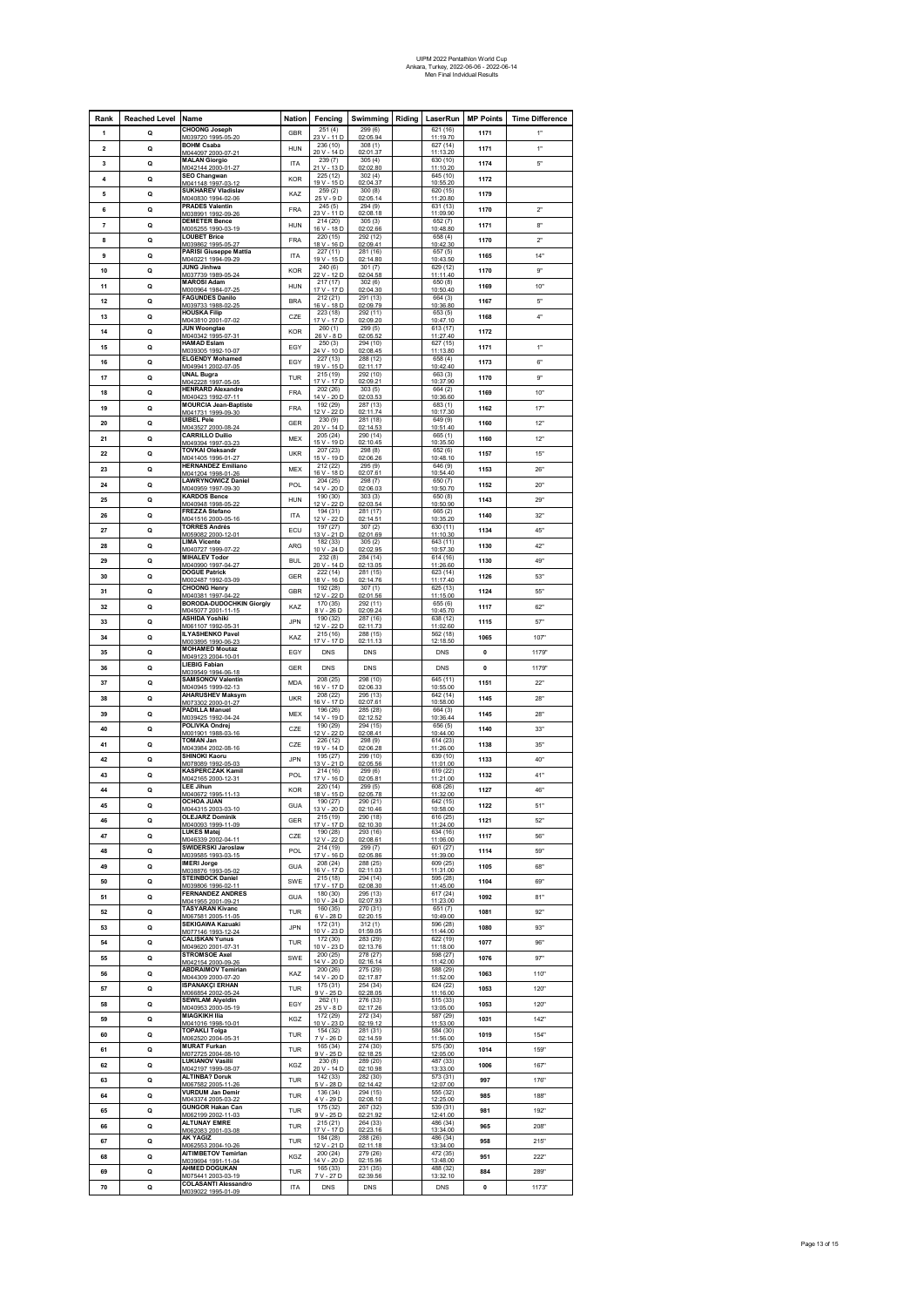## UIPM 2022 Pentathlon World Cup Ankara, Turkey, 2022-06-06 - 2022-06-14 Men Team Competition

| Rank           | <b>Names</b>                      | <b>Reached Level</b>     | <b>Nation</b> | <b>MP Points</b> |
|----------------|-----------------------------------|--------------------------|---------------|------------------|
| $\mathbf{1}$   | Csaba BOHM, M044097               | F                        |               |                  |
|                | Adam MAROSI, M000964              | F                        | <b>HUN</b>    | 4433             |
|                | Bence DEMETER, M005255            | F                        |               |                  |
| $\overline{2}$ | Changwan SEO, M041148             | F                        |               |                  |
|                | Jinhwa JUNG, M037739              | F                        | <b>KOR</b>    | 4163             |
|                | Woongtae JUN, M040342             | F                        |               |                  |
|                | Valentin PRADES, M038991          | F                        |               |                  |
| 3              | Brice LOUBET, M039862             | F                        | <b>FRA</b>    | 4131             |
|                | Alexandre HENRARD, M040423        | <b>SF</b>                |               |                  |
|                | Giorgio MALAN, M042144            | F                        |               | 4112             |
| $\overline{4}$ | Giuseppe Mattia PARISI, M040221   | F                        | <b>ITA</b>    |                  |
|                | Stefano FREZZA, M041516           | <b>SF</b>                |               |                  |
|                | Mohamed ELGENDY, M049941          | F                        |               |                  |
| 5              | Eslam HAMAD, M039305              | F                        | <b>EGY</b>    | 3521             |
|                | Moutaz MOHAMED, M049123           |                          |               |                  |
|                | Vladislav SUKHAREV, M040830       | $\overline{F}$           |               |                  |
| 6              | Pavel ILYASHENKO, M003895         | <b>SF</b>                | <b>KAZ</b>    | 3674             |
|                | Giorgiy BORODA-DUDOCHKIN, M045077 | <b>SF</b>                |               |                  |
|                | Filip HOUSKA, M043810             | $\overline{F}$           |               |                  |
| $\overline{7}$ | Ondrej POLIVKA, M001901           |                          | <b>CZE</b>    | 3701             |
|                | Jan TOMAN, M043984                |                          |               |                  |
|                | Bugra UNAL, M042228               | F                        |               |                  |
| 8              | Kivanc TASYARAN, M067581          |                          | <b>TUR</b>    | 3306             |
|                | Yunus CALISKAN, M049620           |                          |               |                  |
|                | Duilio CARRILLO, M049394          | $\overline{\mathsf{SF}}$ |               |                  |
| 9              | Emiliano HERNANDEZ, M041204       | <b>SF</b>                | <b>MEX</b>    | 3458             |
|                | Manuel PADILLA, M039425           |                          |               |                  |
|                | Pele UIBEL, M043527               | $\overline{\mathsf{SF}}$ |               |                  |
| 10             | Patrick DOGUE, M002487            | <b>SF</b>                | <b>GER</b>    | 3439             |
|                | Fabian LIEBIG, M039549            |                          |               |                  |
|                | Daniel LAWRYNOWICZ, M040959       | <b>SF</b>                |               |                  |
| 11             | Jaroslaw SWIDERSKI, M039585       |                          | <b>POL</b>    | 3398             |
|                | Kamil KASPERCZAK, M042165         |                          |               |                  |
|                | Yoshiki ASHIDA, M061107           | <b>SF</b>                |               |                  |
| 12             | Kaoru SHINOKI, M078089            |                          | <b>JPN</b>    | 3328             |
|                | Kazuaki SEKIGAWA, M077146         |                          |               |                  |
|                | JUAN OCHOA, M044315               |                          |               |                  |
| 13             | Jorge IMERI, M038876              |                          | <b>GUA</b>    | 3319             |
|                | ANDRES FERNANDEZ, M041955         |                          |               |                  |
|                | Ilia MIAGKIKH, M041016            |                          |               |                  |
| 14             | Vasilii LUKIANOV, M042197         |                          | <b>KGZ</b>    | 2988             |
|                | Temirlan AITIMBETOV, M039694      |                          |               |                  |